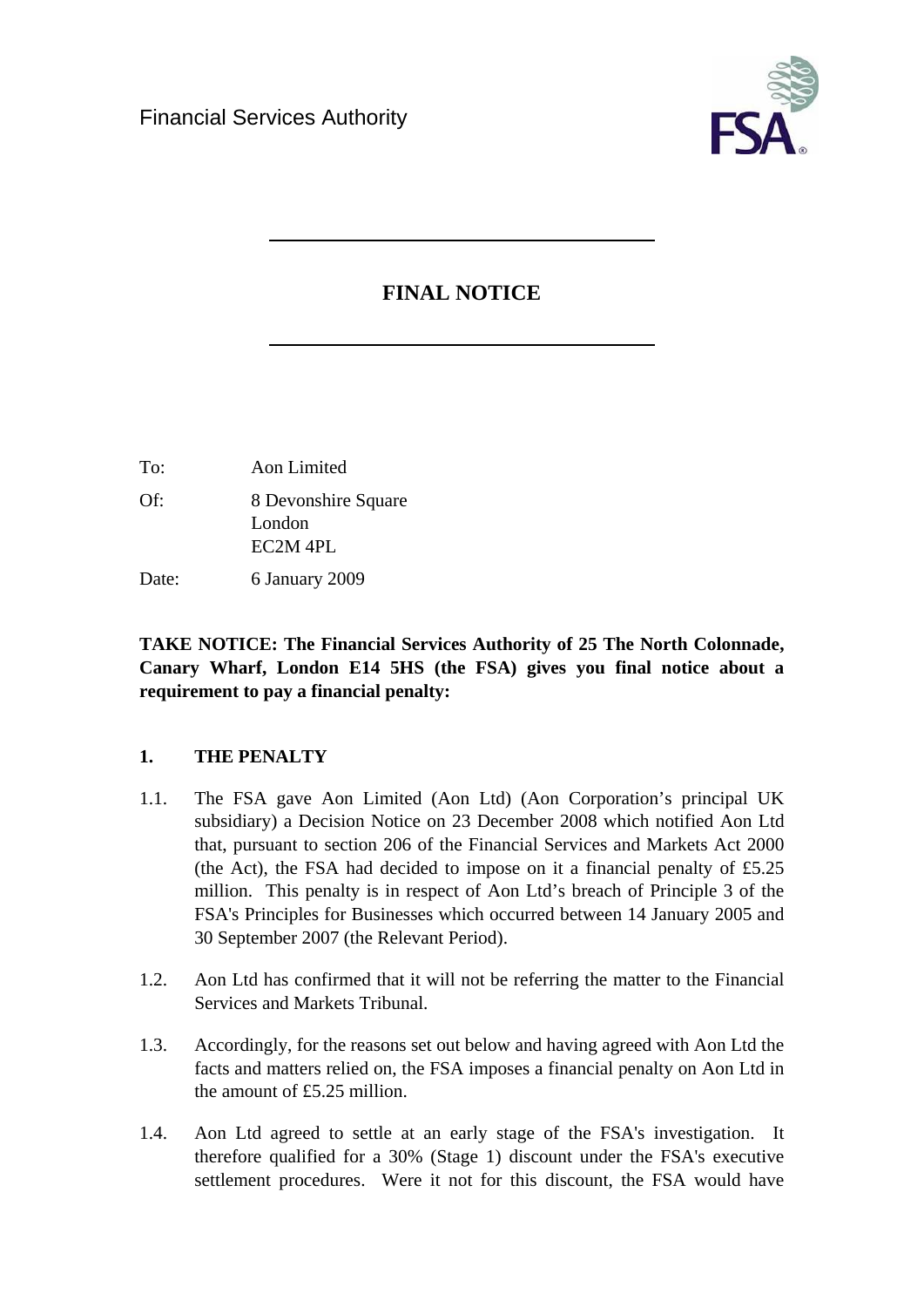imposed a financial penalty of £7.5 million on Aon Ltd. The FSA has made clear on a number of occasions that it will seek to impose higher fines in order to achieve its objective of credible deterrence. The level of this penalty reflects that stated objective.

# **2. REASONS FOR THE ACTION**

- 2.1. During the Relevant Period, Aon Ltd breached Principle 3 by failing to take reasonable care to organise and control its affairs responsibly and effectively, with adequate risk management systems. Aon Ltd did not take reasonable care to establish and maintain effective systems and controls for countering the risks of bribery and corruption associated with making payments to non FSAauthorised overseas third parties (Overseas Third Parties) who assisted Aon Ltd in winning business from overseas clients, particularly in high risk jurisdictions. As a result, Aon Ltd made various suspicious payments to a number of Overseas Third Parties amounting to approximately US\$2.5 million and €3.4 million during the Relevant Period.
- 2.2. Aon Ltd failed properly to assess the risks involved in its dealings with Overseas Third Parties and failed to implement effective controls to mitigate those risks. During the Relevant Period:
	- (1) Aon Ltd's payment procedures did not require adequate levels of due diligence to be carried out either before relationships with Overseas Third Parties were entered into or before payments were made. Its authorisation process did not take into account the higher levels of risk that certain parts of its business were exposed to in the countries in which they operated.
	- (2) Aon Ltd failed to monitor its relationships with Overseas Third Parties in respect of specific bribery risks. After a relationship had been approved and set-up for payment, neither the relationship nor the payments were routinely reviewed or monitored. Any failure in the acceptance process in (1) above was therefore allowed to continue without further checking.
	- (3) Aon Ltd did not provide its staff in business divisions which dealt with Overseas Third Parties with sufficient guidance or training on the bribery and corruption risks involved in such dealings.
	- (4) Aon Ltd failed to ensure that the committees it appointed to oversee these risks received relevant management information and/or otherwise routinely assessed whether bribery and corruption risks were being managed effectively.
- 2.3. These failures contributed to a weak control environment surrounding the making of payments to Overseas Third Parties. This gave rise to an unacceptable risk that Aon Ltd could become involved in potentially corrupt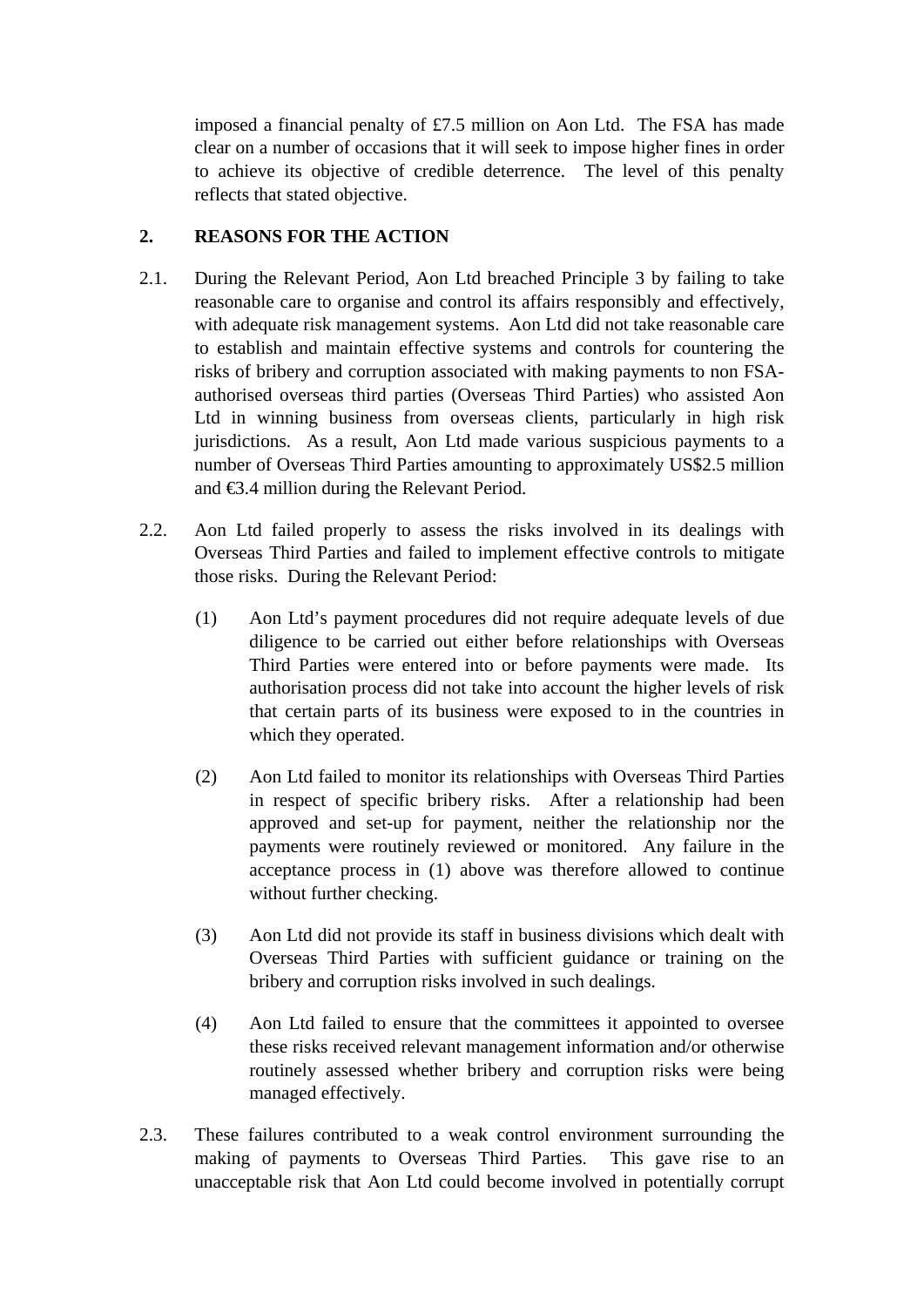payments to win or retain business. As a result of this weak control environment, a number of payments were made by Aon Ltd to Overseas Third Parties in Bahrain, Bangladesh, Bulgaria, Burma, Indonesia and Vietnam both prior to and during the Relevant Period which, after further investigation, were later identified by Aon Ltd as suspicious and reported to the Serious Organised Crime Agency (SOCA). Aon Ltd failed adequately to question the purpose and nature of these suspicious payments in circumstances where it ought to have been reasonably obvious to Aon Ltd that there was a significant risk that the Overseas Third Party might bribe the insured, the insurer or a public official and/or that there was no genuine commercial purpose to making the payment to the Overseas Third Party.

- 2.4. The FSA considers these failings to be particularly serious because:
	- (1) The involvement of UK financial institutions in corrupt or potentially corrupt practices overseas undermines the integrity of the UK financial services sector. Unless they have in place robust systems and controls which govern the circumstances in which payments may be made to third parties, UK financial services firms risk contravening UK and/or overseas anti-bribery laws. The FSA's financial crime and market confidence statutory objectives are both endangered by UK firms' failures in this regard.
	- (2) Aon Ltd is one of the largest insurance and reinsurance brokerage and risk management firms in the UK. As such, it has a leading competitive position in the market and the firm's practices set an example which is seen by other market practitioners and customers.
	- (3) The systems and controls failings existed in a number of Aon Ltd's major business units and for a period of years. In particular, the failure to monitor payments to Overseas Third Parties allowed a number of suspicious payments to continue to be made for a number of years. Over the course of the Relevant Period, 66 suspicious payments amounting to approximately US\$2.5 million and  $\epsilon$ 3.4 million were paid to nine Overseas Third Parties. In addition, a number of other suspicious payments to those Overseas Third Parties were made prior to the Relevant Period (before Aon Ltd became regulated by the FSA).
	- (4) In failing to have properly assessed the risks involved in its dealings with Overseas Third Parties and to implement effective controls to mitigate those risks, Aon Ltd may have profited from its breach. The commission or brokerage earned by Aon Ltd over the course of the Relevant Period from business that may have been secured or retained as a result of suspicious payments amounted to approximately US\$7.2 million and  $\bigoplus$  million.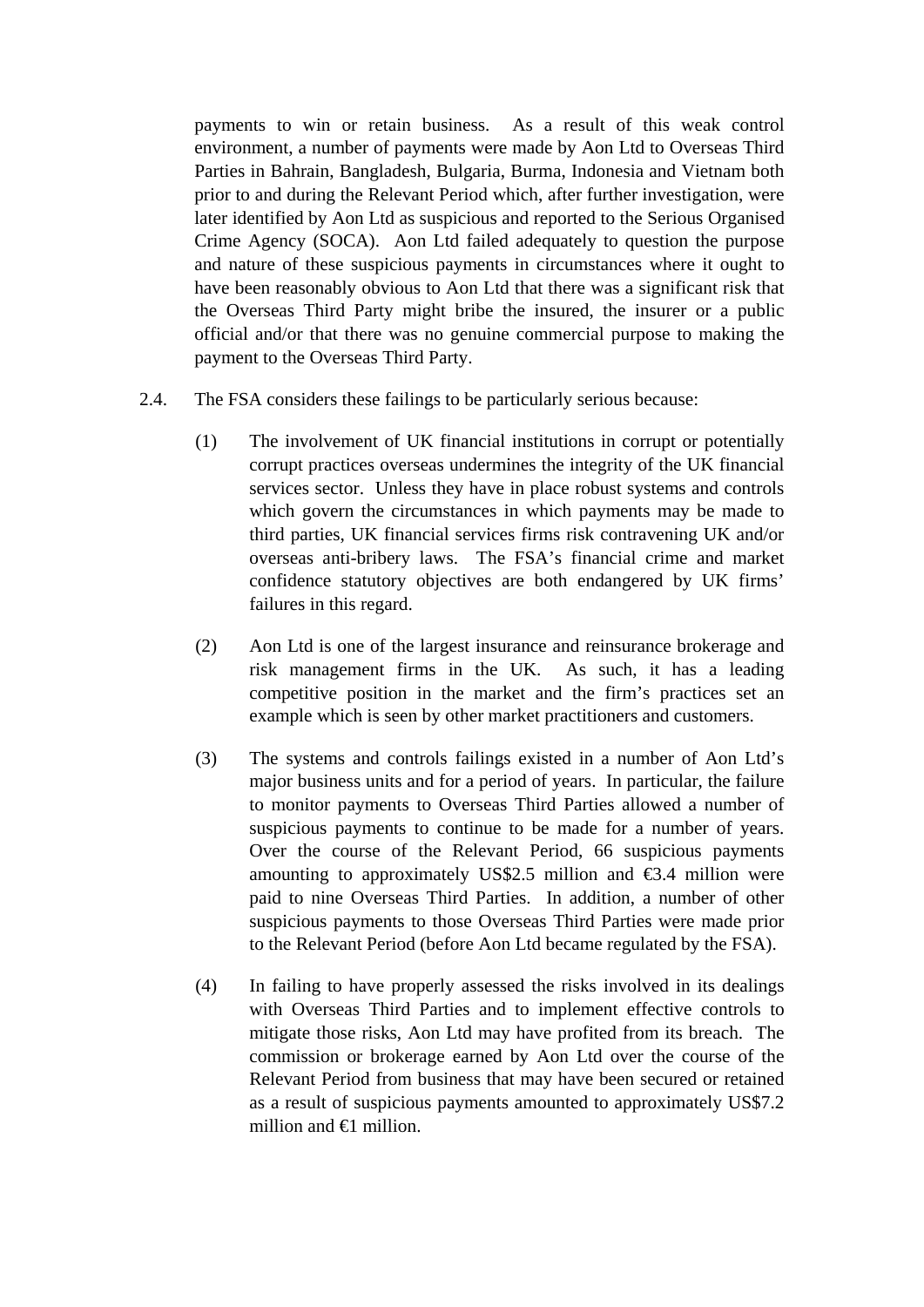- (5) The FSA does not consider that Aon Ltd's conduct was either deliberate or reckless. However, Aon Ltd was, or should have been, aware of the risks associated with making payments to Overseas Third Parties to obtain or retain business. Parts of Aon Ltd's business routinely dealt with clients with state or government connections in countries where corruption may be perceived to be commonplace. In 2000, the company now known as Aon Ltd was censured and fined by Lloyd's Disciplinary Board in relation to a number of similar matters that had occurred in Alexander Howden Group Limited and Nicholson Leslie Limited, two predecessor companies of Aon Ltd. However, on becoming regulated by the FSA in 2005, Aon Ltd failed to review either its existing relationships with Overseas Third Parties or its controls surrounding payments to Overseas Third Parties. It did not revisit that decision until June 2007.
- (6) In June 2006, in connection with the departure of former brokers, Aon Ltd became aware of a number of potentially inappropriate payments that may have been made by it in relation to Energy reinsurance business in Indonesia and conducted an internal review of the matter. However no assessment was carried out at the time to determine whether there were weaknesses in Aon Ltd's systems and controls. No assessment of the effectiveness of Aon Ltd's systems and controls was carried out until July 2007 after the Indonesian payments had again been brought to Aon Ltd's attention, this time by the Indonesian authorities, in April 2007. Aon Ltd then treated these payments as suspicious.
- (7) After this and another group of suspicious transactions relating to business in Bahrain had come to Aon Ltd's attention in May 2007, Aon Ltd attempted to review and strengthen its procedures in June and July 2007 in order to prevent further payments of this nature. However, no comprehensive assessment or review of those procedures was made at that time and Aon Ltd subsequently made two further suspicious payments to two Overseas Third Parties.
- (8) Neither the deficiencies in Aon Ltd's procedures nor the suspicious payments were identified by the controls that Aon Ltd had in place at the time.
- 2.5. Aon Ltd's failings therefore merit the imposition of a significant financial penalty. In deciding the level of disciplinary sanction, the FSA recognises that the following circumstances serve to mitigate the seriousness of Aon Ltd's failings:
	- (1) Once the initial two groups of payments relating to Bahrain and Indonesia came to the attention of Aon Ltd's current management and Board, they promptly reported them to SOCA and to the FSA.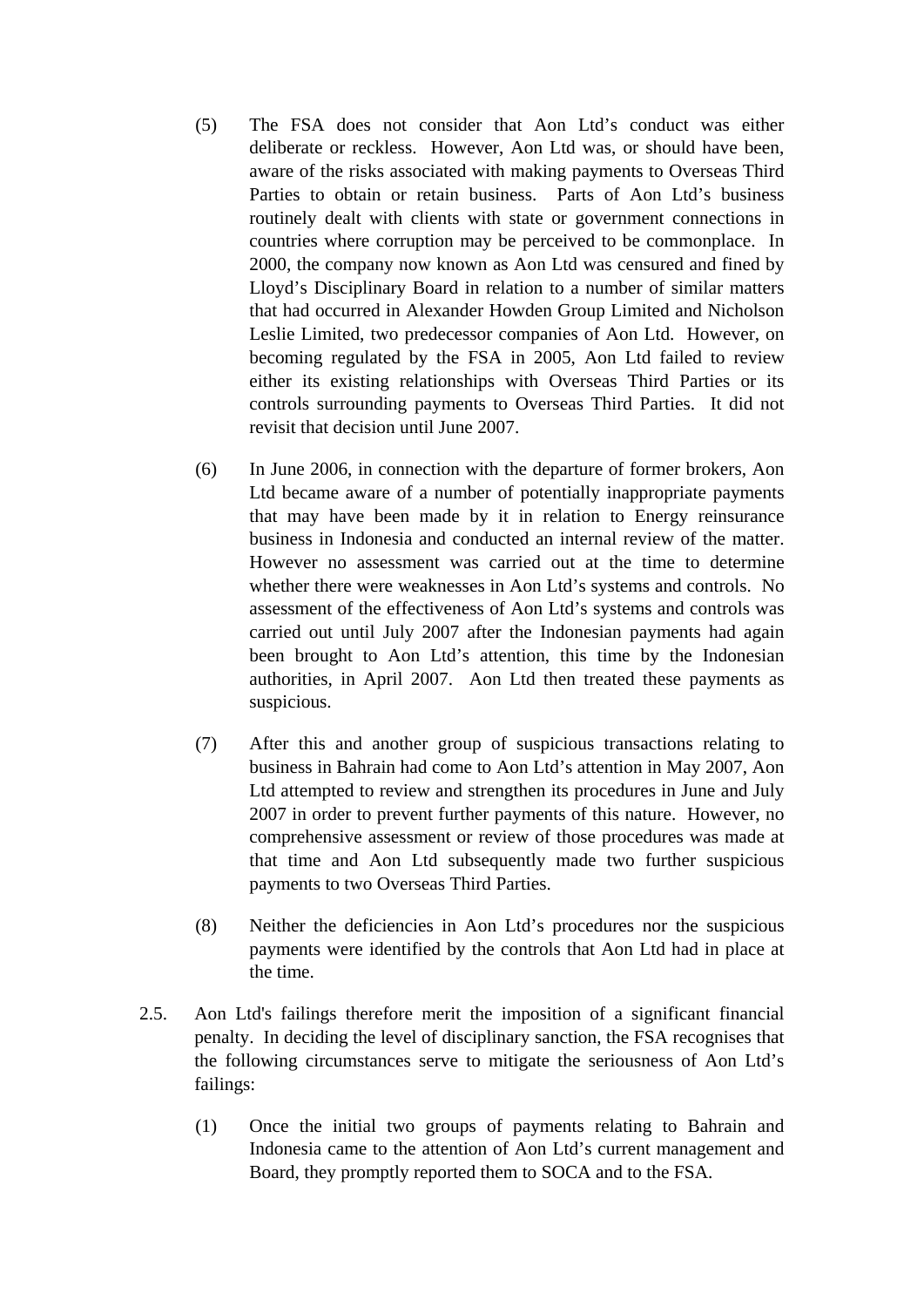- (2) In November 2007, Aon Ltd instructed a leading firm of accountants to review the systems and controls that it had in place for the approval and payment of Overseas Third Parties and to make appropriate recommendations for their improvement. This review was completed in December 2007 and made a number of recommendations, all of which have been implemented or are near implementation. In some cases, Aon Ltd's current enhanced controls exceed those recommendations made by the forensic accountants.
- (3) In particular, Aon Ltd and its parent company, Aon Corporation, have designed and implemented a new global anti-corruption programme that includes a policy limiting the use of third parties. Aon Ltd has also implemented robust risk-based procedures that control and restrict the circumstances in which staff may make payments to Overseas Third Parties, particularly in high risk jurisdictions.
- (4) The new policy (which has been fully implemented by Aon Ltd) generally prohibits the use of third parties whose only service to Aon is to assist in the obtaining and retaining of business solely through client introductions in countries where the risk of corrupt practices is anything other than low. These jurisdictions are defined by reference to an internationally accepted corruption perceptions index. Any use of third parties not prohibited by the policy must be reviewed and approved in accordance with global anti-corruption protocols. To implement this policy, Aon Corporation has established regional working groups globally. At Aon Ltd, the working group, which reviews all existing and proposed third party relationships, is currently chaired by the CFO and is comprised of senior management, business, finance, legal and compliance executives and external legal counsel. In addition, Aon Ltd has implemented an enhanced comprehensive riskbased training regime for its staff. These improvements in Aon Ltd's systems and controls have had, and will continue to have, a significant impact on the way in which Aon Ltd conducts its business overseas.
- (5) In January 2008, Aon Ltd instructed the same firm of accountants to conduct an extensive past payments review (PPR) which covered, in accordance with a robust risk based methodology, all payments made by Aon Ltd to Overseas Third Parties between 1 January 2002 and 31 December 2007. This review identified a further number of payments made by Aon Ltd during this period to Overseas Third Parties which were potentially inappropriate, some of which resulted in further notifications to SOCA.
- (6) Aon Ltd instructed its retained law firms to carry out detailed investigations into the potentially inappropriate payments identified by the PPR.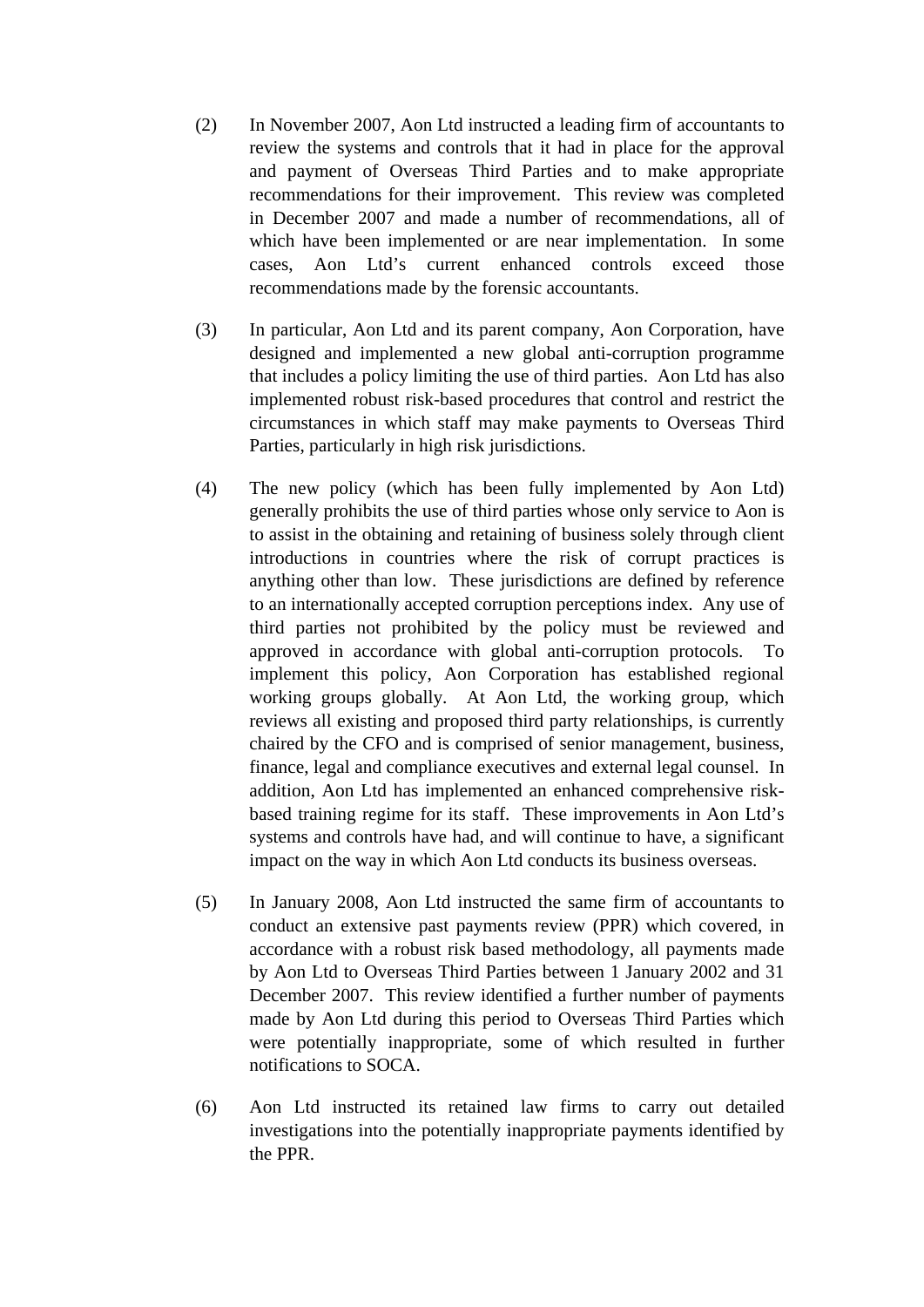(7) Aon Ltd is, where appropriate, taking disciplinary action in relation to staff who are alleged to have been involved in the making of potentially inappropriate payments.

In carrying out these steps, Aon Ltd has to date incurred significant costs both in financial terms (including actual expenditure and opportunity cost) and in management time expended.

2.6. Since the discovery of its failings in 2007, Aon Ltd and its current senior management have fully cooperated with the FSA's investigation and have demonstrated to the FSA that they treat this matter with the utmost seriousness. The FSA considers that the pro-active determination of Aon Ltd's current senior management to identify past issues and improve Aon Ltd's systems and controls in this area is a model of best practice for other firms to adopt.

## **3. RELEVANT STATUTORY AND REGULATORY PROVISIONS**

#### **Statutory provisions**

- 3.1. Market confidence and the reduction of financial crime are statutory objectives for the FSA under section 2(2) of the Act.
- 3.2. Section 206(1) of the Act provides that:

"*If the [FSA] considers that an authorised person has contravened a requirement imposed on him by or under this Act … it may impose on him a penalty, in respect of the contravention, of such amount as it considers appropriate.*"

## **FSA Principles**

- 3.3. The FSA's Principles for Businesses are general statements of the fundamental obligations of firms under the regulatory system. They derive their authority from the FSA's rule making powers as set out in the Act and reflect the FSA's regulatory objectives.
- 3.4. Principle 3 states that:

*"A firm must take reasonable care to organise and control its affairs responsibly and effectively, with adequate risk management systems."* 

## **4. FACTS AND MATTERS RELIED ON**

## **Background**

4.1. Aon Ltd is a UK company and a wholly-owned subsidiary of the Aon group of companies, the ultimate parent of which is Aon Corporation. Aon Ltd is one of the largest insurance and reinsurance brokers in the London Market. Aon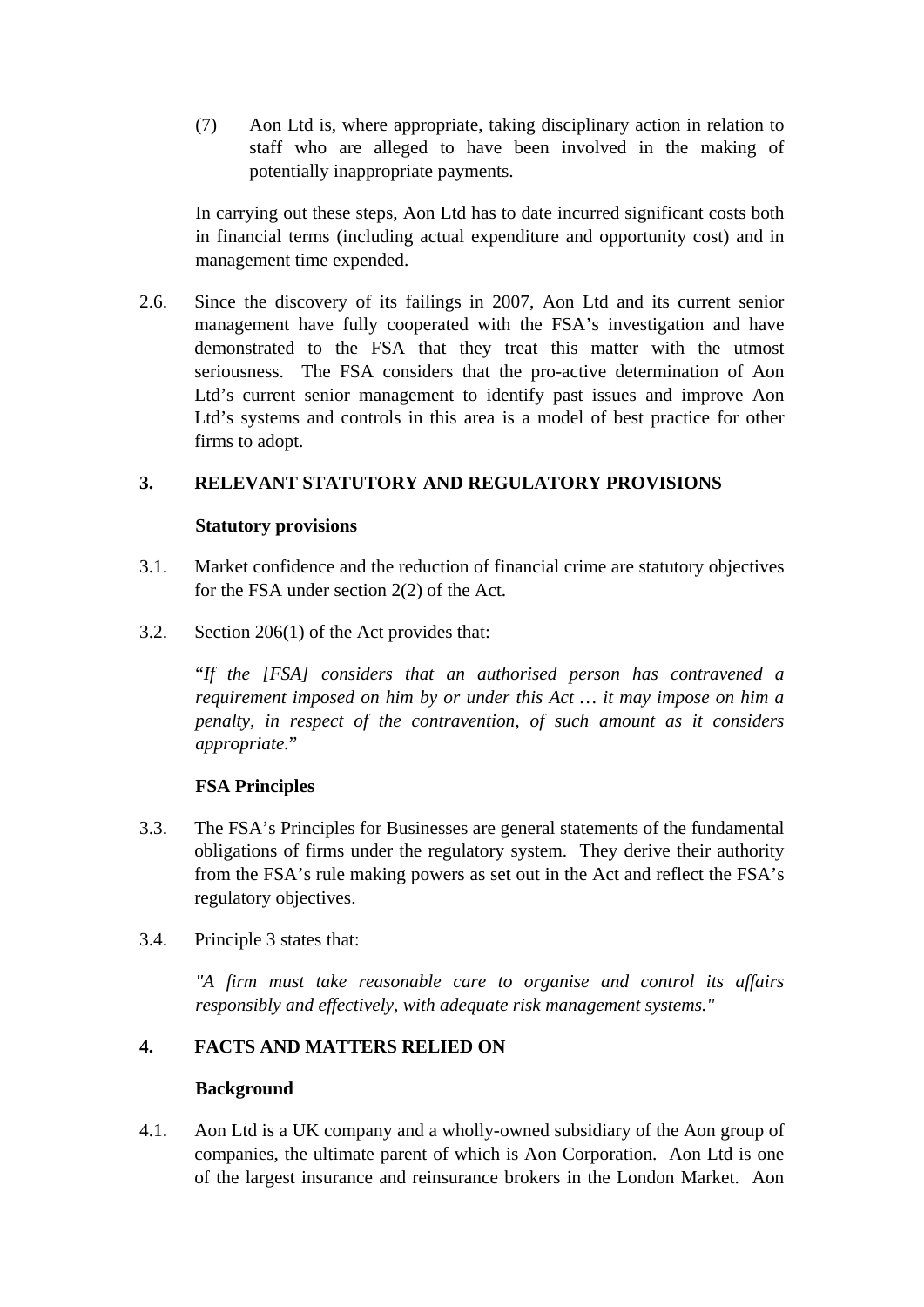Ltd has been authorised by the FSA since 14 January 2005 to carry on insurance mediation activities.

- 4.2. Insurance and reinsurance brokers pay third parties in a number of circumstances. For example, a broker may pay co-brokers who assist in the placement of insurance or reinsurance. In other cases, brokers pay consultants who have limited or no involvement in placement activities such as co-broking but who assist with client introductions and providing relevant market and other information.
- 4.3. Some of the business units within Aon Ltd's Aviation and Energy divisions made use of and paid Overseas Third Parties, particularly in connection with reinsurance business carried out by those divisions in overseas jurisdictions. These payments may have been made in order to secure or retain business from clients based in overseas jurisdictions. Some of these clients were state owned entities (either in whole or in part) or otherwise had government connections. Accordingly, although it was not unusual or necessarily inappropriate for Aon Ltd to make payments to Overseas Third Parties, there was a significant risk in some countries that some of the monies involved might be used by Overseas Third Parties to bribe persons connected with the insured, the insurer or public officials, or otherwise be used for potentially inappropriate purposes.
- 4.4. Aon Ltd was, or should have been, aware of this risk. In the 1990s, Alexander Howden Group Limited and Nicholson Leslie Limited, two predecessor companies of Aon Ltd, paid Overseas Third Parties (some of whom were government officials) in Ghana, Nigeria and the Philippines in suspicious circumstances. Aon Ltd was subsequently censured and fined £300,000 by Lloyd's Disciplinary Board in relation to this conduct in 2000. Lloyd's found that the two predecessor companies had failed "*to have adequate systems and procedures in place to prevent the matters … from occurring or to discover them when they did occur. The procedures for the authorisation of payments were defective, and the checks carried out by those signing the authorisation forms were inadequate.*"

#### **Preparation for FSA regulation**

4.5. Aon Ltd's programme of preparation for FSA regulation in 2003 was managed by a steering committee which reported to the Aon Ltd Board. The steering committee formed a third party working group in order to identify and analyse all third party relationships within the business that could fall within the FSA regime for general insurance. The working group failed properly to assess the potential bribery and corruption risks to Aon Ltd, particularly the higher risks presented by some of the countries in which, for example, the Aviation and Energy divisions operated.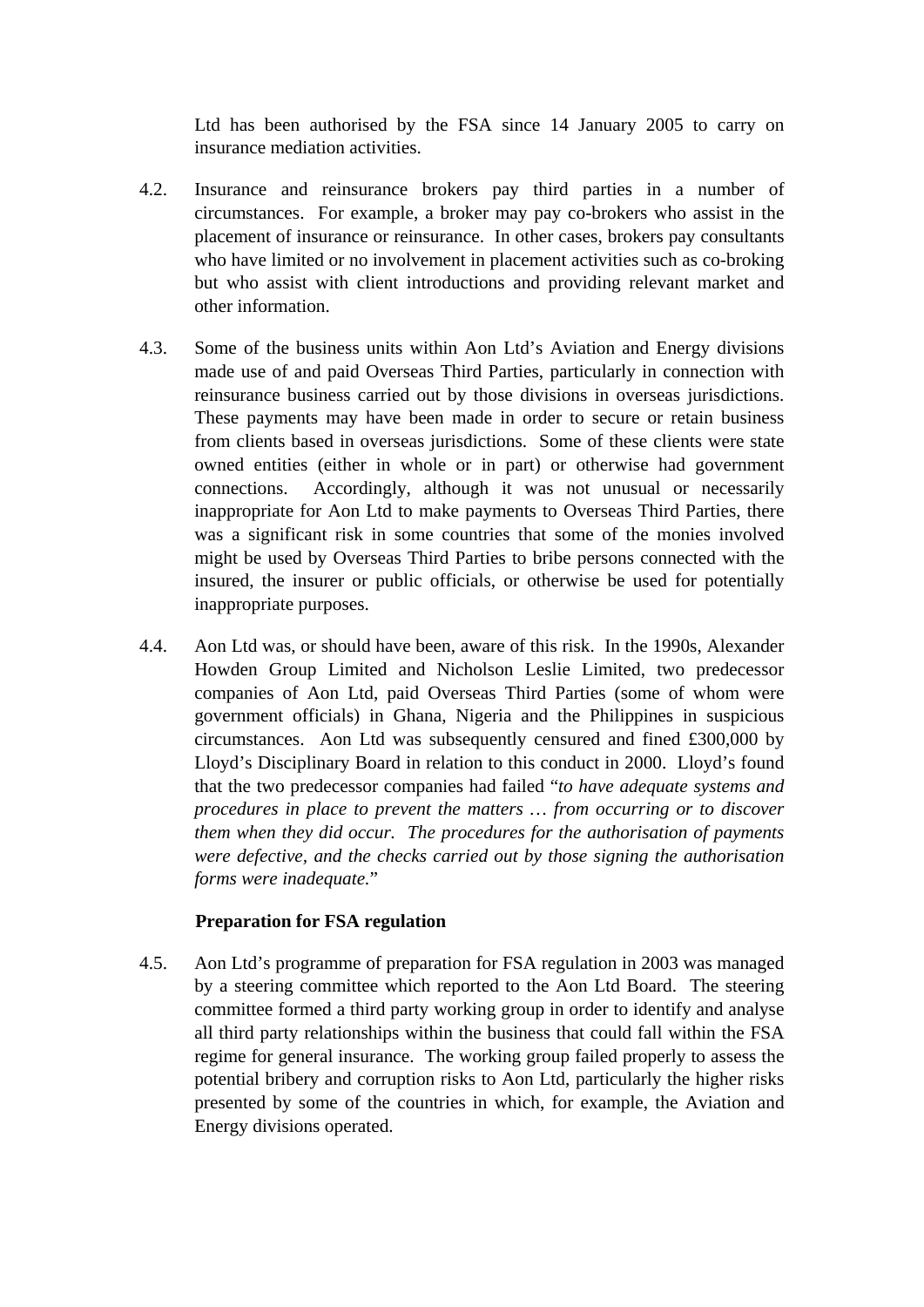- 4.6. The working group identified that Aon Ltd's dealings with third parties who conducted business in the UK and whose own activities also potentially fell within the scope of FSA regulation (as part of a retail distribution chain) gave rise to specific UK regulatory compliance risks. Accordingly, the working group decided that their focus should be on third parties that conducted activities in the UK. No assessment of the risks presented by Aon Ltd's relationships with Overseas Third Parties was conducted in making this decision and, notwithstanding Aon Ltd's previous experience of the issues in this area, the working group did not review existing relationships with Overseas Third Parties as part of the programme. Moreover, their decision was neither recorded nor escalated for further consideration to the Aon Ltd Board.
- 4.7. The working group established new procedures in relation to third party payments which remained in place throughout the Relevant Period. Although these new procedures covered both UK and Overseas Third Parties, they were primarily designed to ensure that Aon Ltd's dealings with third parties that operated in the UK were compliant with FSA regulatory requirements. For Overseas Third Parties, no material changes were made to existing procedures, which only required limited due diligence on the identity of the Overseas Third Party and any connections that it had with other parties. This happened without any proper assessment being made as to whether the existing procedures were adequate.
- 4.8. Aon Ltd did not until June 2007 revisit its failure to review either its existing relationships with Overseas Third Parties or its controls surrounding payments to Overseas Third Parties.

#### **Aon Corporation's Code of Business Conduct**

- 4.9. Throughout the Relevant Period, Aon Corporation had, and continues to have in place, a Code of Business Conduct which applied to its business globally (the Code).
- 4.10. The Code's purpose was to set an ethical tone within the global firm. It contained statements which sought to make it clear to Aon employees that they were not permitted to offer or make "improper payments" such as "bribes or kickbacks" (whether to government officials or private sector customers), as well as excessively generous business courtesies (such as business gifts, meals and entertainment). It also stated that employees should "*Never use a third party to perform any act that you, as an employee, would be prohibited from engaging in directly.*"
- 4.11. The Code was not intended to provide detailed guidance but rather to raise awareness of such matters. As such, it did not provide examples of the specific bribery risks involved, for example, in certain divisions' dealings with Overseas Third Parties.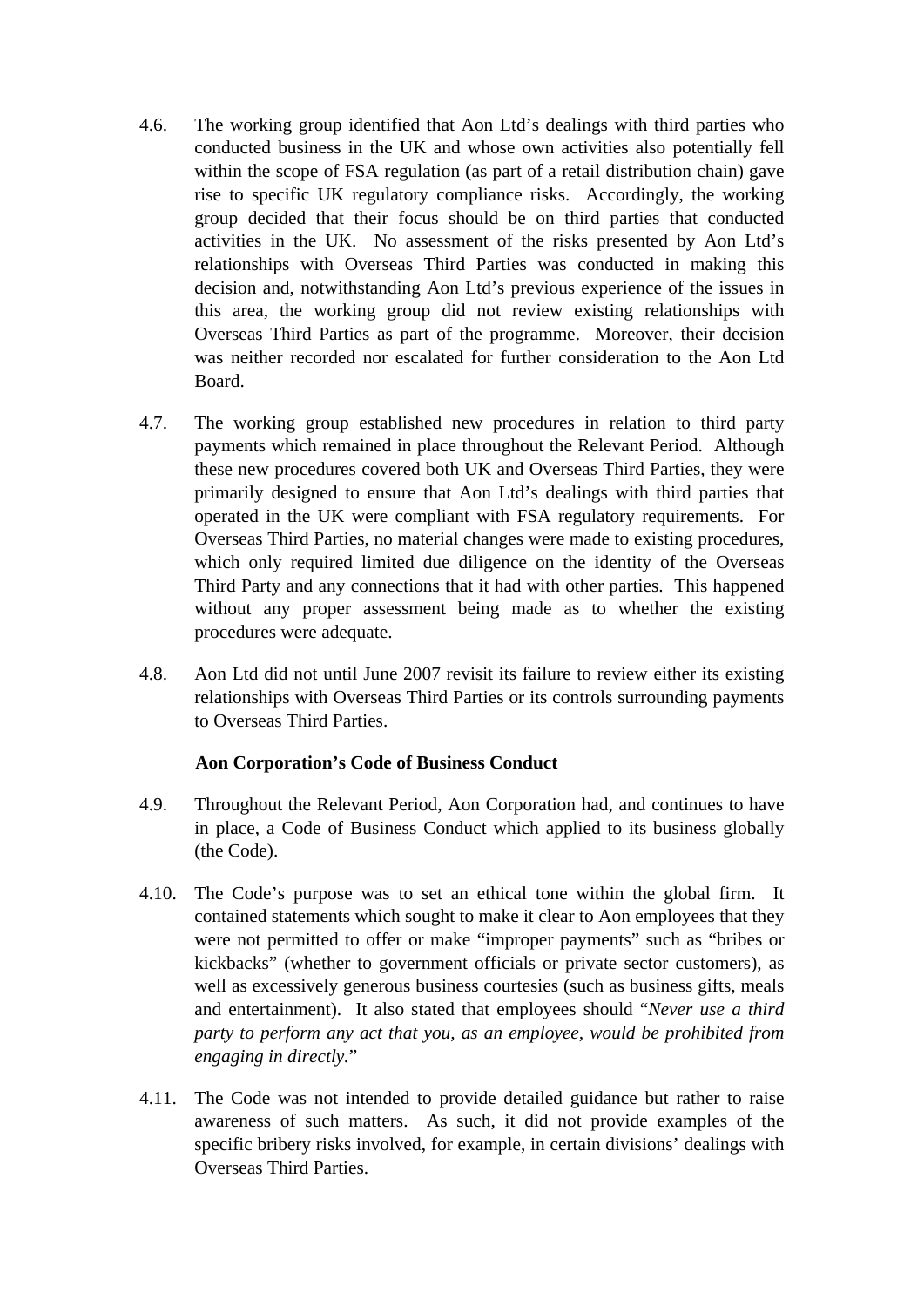- 4.12. The Code sought to emphasise the individual accountability of Aon's employees as regards business conduct matters. Aon's staff were required to declare on an annual basis that they had read the Code and that they understood the responsibilities, expectations and standards that it described.
- 4.13. Moreover, the Code placed key responsibility on staff with supervisory responsibilities over any other employee requiring each such manager to: communicate the Code and relevant Aon Corporation policies to their direct reports; encourage employees to ask questions, make suggestions and report wrongdoing; and be vigilant to prevent violations of the Code, Aon's policies or the law.
- 4.14. For its more senior managers, there was a separate annual certification process which required them to confirm amongst other things that:
	- (1) no funds or assets of the firm shall be used for any purpose which would be in violation of any applicable law or regulation;
	- (2) no transaction shall be effected and no payment shall be made by or on behalf of the firm with the intention or understanding that the transaction or payment is other than as described in the documentation evidencing the transaction or supporting the payment; and
	- (3) in any dealings with a supplier, customer, government official, etc., no employee shall request, accept, or offer to give any significant thing of value, the purpose or result of which could be to influence the bona fide business relationships between the firm and such persons or entities.
- 4.15. A code of conduct and a self-certification process can play important roles in contributing to a robust control environment. However, they are not of themselves sufficient controls but need to be supplemented by adequate training and written guidance, robust procedures for the authorisation of third party payments and proper monitoring particularly of areas where risks are high. It appears that a number of individuals in the Aviation and Energy divisions of Aon Ltd did not pay sufficient attention to specific bribery risks involved in their dealings with Overseas Third Parties (see paragraphs 4.24 and 4.25 below).

## **Training and guidance**

4.16. Prior to July 2007, Aon Ltd failed to give its staff, particularly those within the Aviation and Energy divisions, adequate training or written guidance in respect of specific bribery and corruption risks. Although Aon Ltd staff received training on the Code and were required to declare annually that they had read and understood the Code, they were not provided with focused training on the anti-bribery statements contained in the Code until late 2007.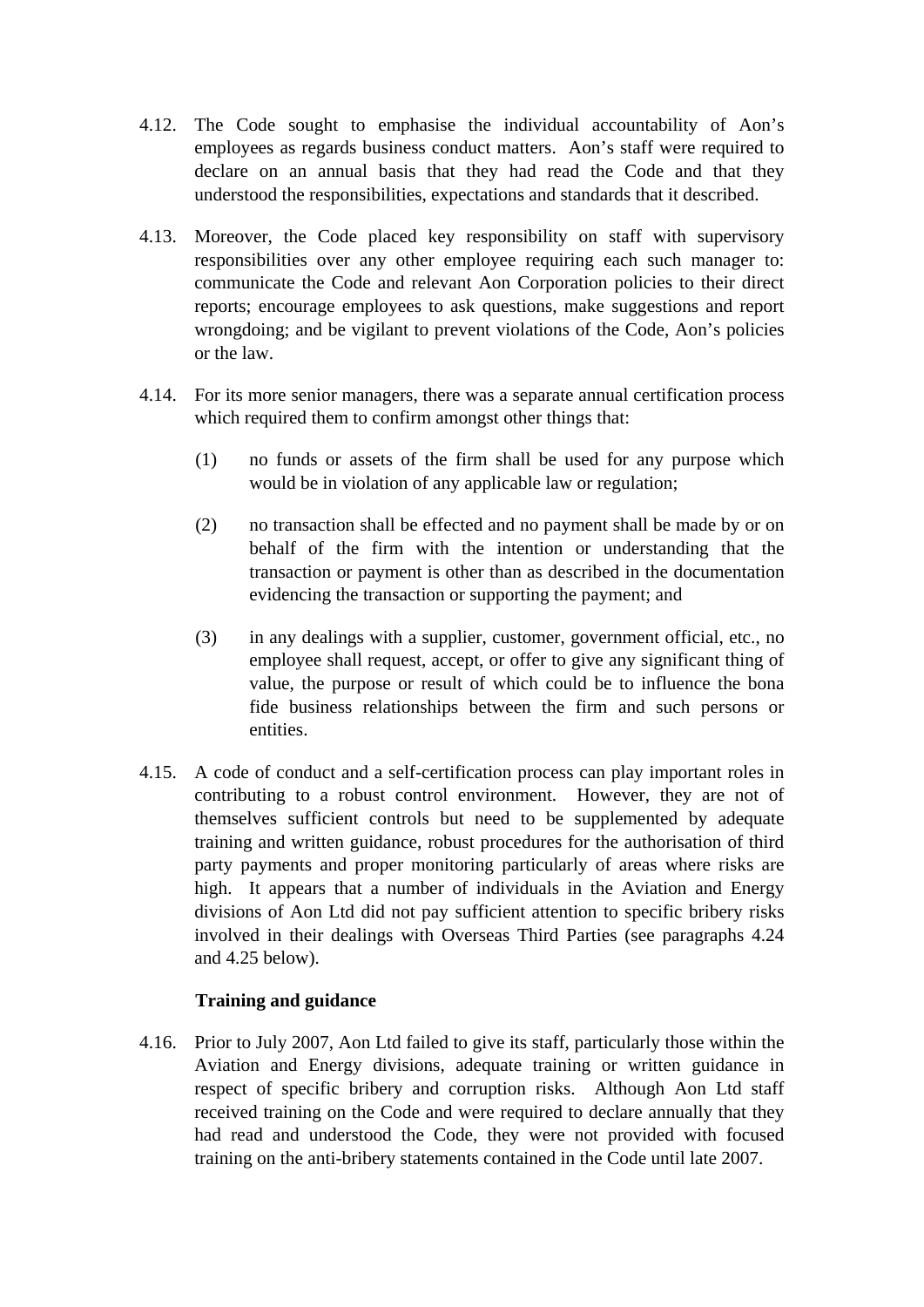- 4.17. Following discovery of the matters which led to the disciplinary action by Lloyd's, Aon Ltd trained senior employees, including those within the Aviation and Energy divisions, in August 1998 about the specific risks involved in dealing with third parties as part of the process of securing or retaining business from overseas clients.
- 4.18. In November 1998, senior managers, including those within the Aviation and Energy divisions, were also provided with written guidelines on the circumstances in which Aon Ltd employees may pay an Overseas Third Party for introducing business. The guidelines, which supplemented the Code, emphasised the importance of exercising care before making a payment to an Overseas Third Party in certain circumstances. They also recommended that written commission sharing agreements should be entered into, that a short report be produced and kept on file explaining the reason for any payment and that, if appropriate, business references be taken on the third party payee. Aon Ltd put the onus on senior managers in these divisions to distribute and enforce these guidelines in the divisions they managed.
- 4.19. The extent to which these guidelines were distributed and enforced is however unrecorded. The training in any event was not subsequently given to any other staff (even those who subsequently joined the Aviation and Energy divisions). Whilst all staff that engaged with third parties underwent training "*concerning the potential regulatory obligations of those third parties in the newly regulated environment*" in late 2004 and early 2005 (in preparation for FSA regulation), this training focused on whether some form of FSA authorisation or exemption was required rather than specific anti-bribery issues concerning Overseas Third Parties.
- 4.20. In view of the particular risks involved in dealing with Overseas Third Parties as part of the process of winning or retaining business, Aon Ltd should have ensured that appropriate members of staff – particularly those in the Aviation and Energy divisions – received focused training in relation to this area and were tested on their understanding of the relevant risks involved. Effective training and testing in this regard would have emphasised to staff the importance of carrying out effective due diligence prior to authorising an Overseas Third Party for payment.

#### **Third Party authorisation and payment procedures**

4.21. All third parties needed to undergo Aon Ltd's authorisation process before they could be approved or paid. The authorisation process in place during the Relevant Period was however deficient as it did not require adequate levels of due diligence to be carried out before a relationship with an Overseas Third Party could be approved. The process did not take into account the higher levels of risk that certain parts of its business were exposed to in the countries in which they operated.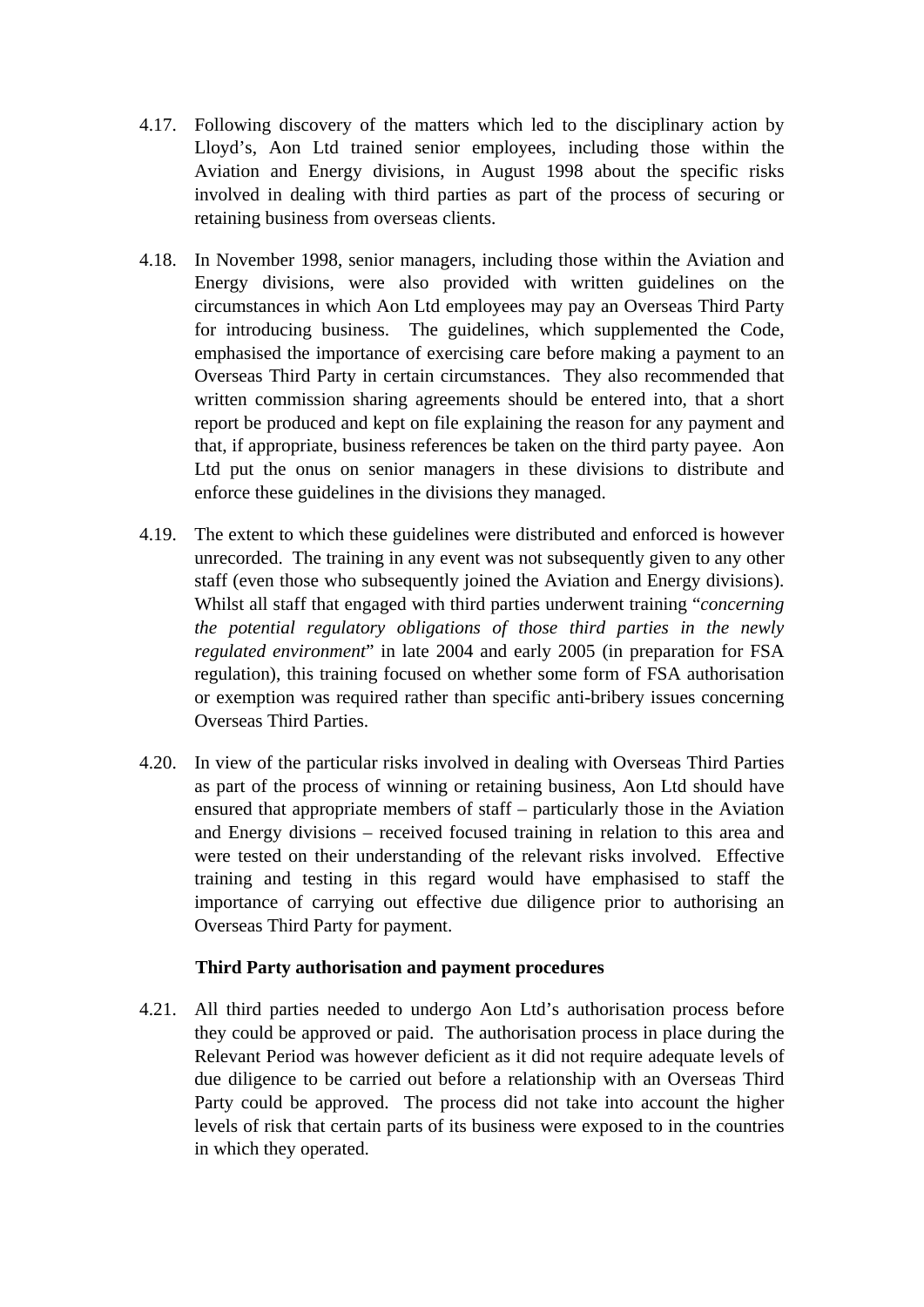- 4.22. In order to set up a third party account for payment, Aon Ltd staff had to complete a Third Party Agreement form (TPA form). The TPA form required: confirmation as to whether the third party had any connections with, among others, the client, the assured or any government authority; basic good repute and identity checks to be carried out; and a brief description of the nature and percentage basis of the commission sharing agreement to be entered. The TPA form required approval by Aon Ltd divisional management, the accounts division and Compliance (see paragraph 4.30 below).
- 4.23. However, there were insufficient explanatory notes or other written guidance for completing the form. In the absence of any specific training, it may not have been clear to Aon Ltd staff filling out or authorising the TPA form what due diligence checks ought to have been conducted before completing these sections or what connections and details of the agreement needed to be recorded in the limited space provided on the form. Further, the TPA form did not require a business case for the relationship to be set out for Overseas Third Parties.
- 4.24. This lack of guidance is demonstrated by completed forms which did not always sufficiently clarify the services that the Overseas Third Party was providing to Aon Ltd. For example, one completed TPA form relating to business in Indonesia stated that Aon Ltd needed to pay the Overseas Third Party as a consultant as this potentially delivered to Aon Ltd a contract but also blocked a competitor from the market. This statement was not questioned by any of the management signing the TPA form and payments were subsequently made to this Overseas Third Party. Other completed TPA forms did not provide any information regarding the nature of the services the Overseas Third Party was performing for Aon Ltd.
- 4.25. In two cases, Aon Ltd failed to ensure that TPA forms were completed and/or that sufficient due diligence had been carried out before approving these Overseas Third Parties. Despite this, Aon Ltd still authorised these Overseas Third Parties and made payments to them in circumstances where certain indications, not least the country in which it was conducting business and the involvement of state-owned insurance companies, should have alerted Aon Ltd to make additional enquiries of its client or the Overseas Third Party before making the payment:
	- (1) One case involved the reinsurance of a Bulgarian insurance company. On the instructions of its client, Aon Ltd entered into a "framework agreement" with an Overseas Third Party in January 2007. The terms of the agreement did not correspond with what Aon Ltd had been told by its client, i.e. that the payments to the Overseas Third Party would be to finance a "loss prevention fund". Instead, the agreement clearly indicated that the Overseas Third Party would act as a co-broker in placing the reinsurance. Further, the Overseas Third Party was a company incorporated in the British Virgin Islands. An additional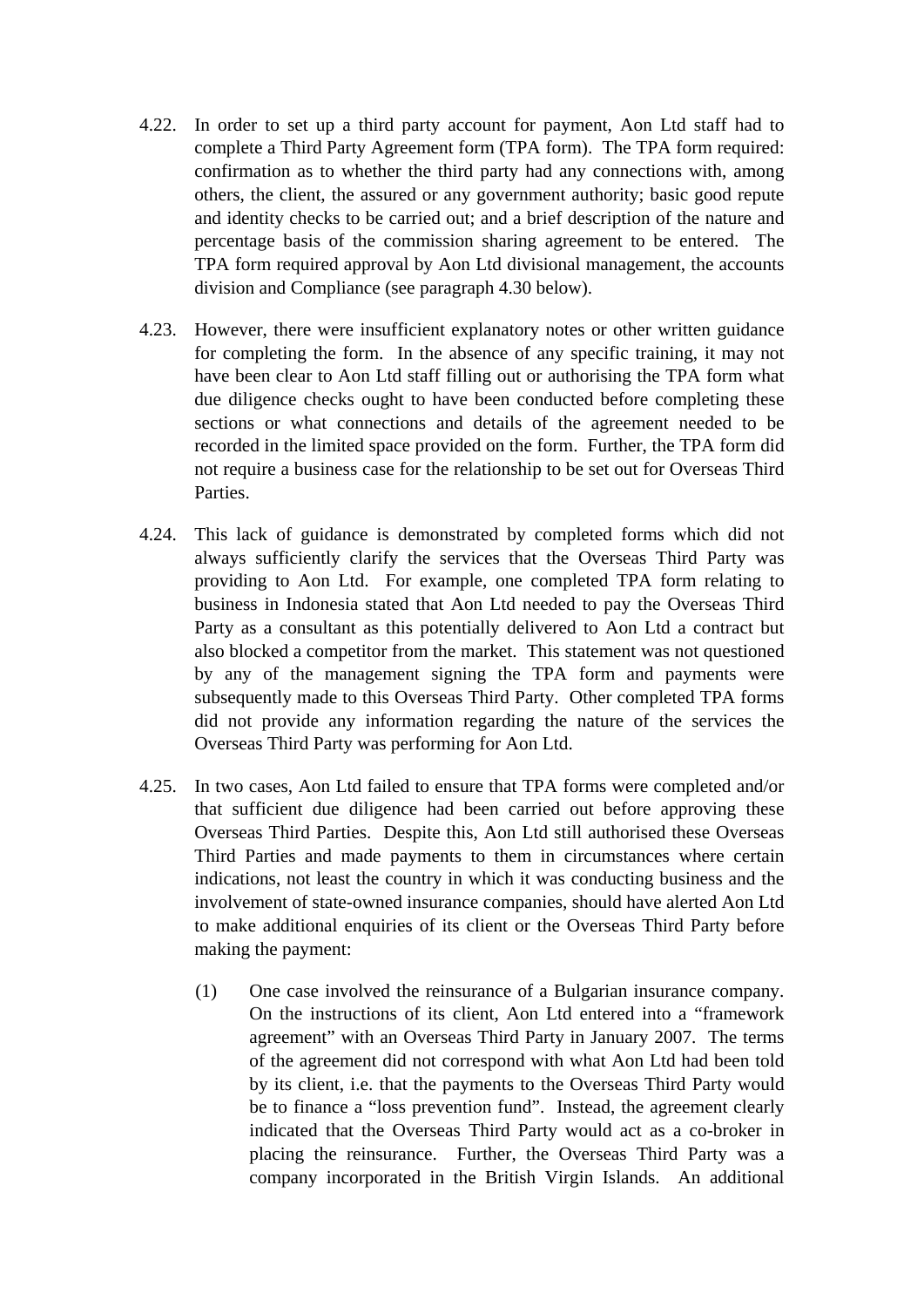agreement which Aon Ltd signed on 6 July 2007 provided that the payments should be made to a Swiss numbered bank account. Despite these indications, Aon Ltd failed to question the purpose and nature of the payments in circumstances where it ought to have been reasonably obvious that there was a significant risk that there might be no genuine commercial purpose to making the payment to the Overseas Third Party. On 19 July 2007, Aon Ltd paid approximately  $\bigoplus A$  million to the Overseas Third Party.

- (2) The other case related to the reinsurance of an insurance company owned by the Burmese government. Aon Ltd paid large sums to an Overseas Third Party in advance of receiving the business from the insurance company. This was not common practice and it was not clear what services the Overseas Third Party was providing to Aon Ltd in order to receive these payments. There were a number of indications that the Overseas Third Party might have been connected to an individual in the insurance company. The payments were also made to a bank account that was not based in the country where the business was being conducted. Aon Ltd failed to question the purpose and nature of the payments in circumstances where it ought to have been reasonably obvious to Aon Ltd that there was a significant risk either that there may have been a connection between the Overseas Third Party and the insurer and/or that there might be no genuine commercial purpose to making the payment to the Overseas Third Party. During the Relevant Period, Aon Ltd paid approximately US\$571,000 to the Overseas Third party (during the course of their relationship, Aon Ltd paid over US\$3.25 million to the Overseas Third Party).
- 4.26. In both cases, these payments were later treated by Aon Ltd as suspicious and reported to SOCA at the direction of current senior management (see paragraph 6.11(5) below).
- 4.27. Aon Ltd did recognise that there might be an increased risk in making payments to individuals as opposed to companies and put in place a process whereby a payment to an individual required additional authorisation by a member of Finance or Accounts senior management. A payment to a third party company did not require this level of authorisation. No distinction was made in the case of companies that were known to be synonymous with individuals.
- 4.28. Once an Overseas Third Party relationship with a company had been approved, no further checks on the payment or the relationship were required when Aon Ltd subsequently paid that Overseas Third Party. The relationship was not periodically reviewed by Aon Ltd either. As described in paragraphs 4.5 to 4.8 above, Aon Ltd failed to review pre-existing relationships with Overseas Third Parties when it became FSA regulated. It did not revisit that decision until July 2007.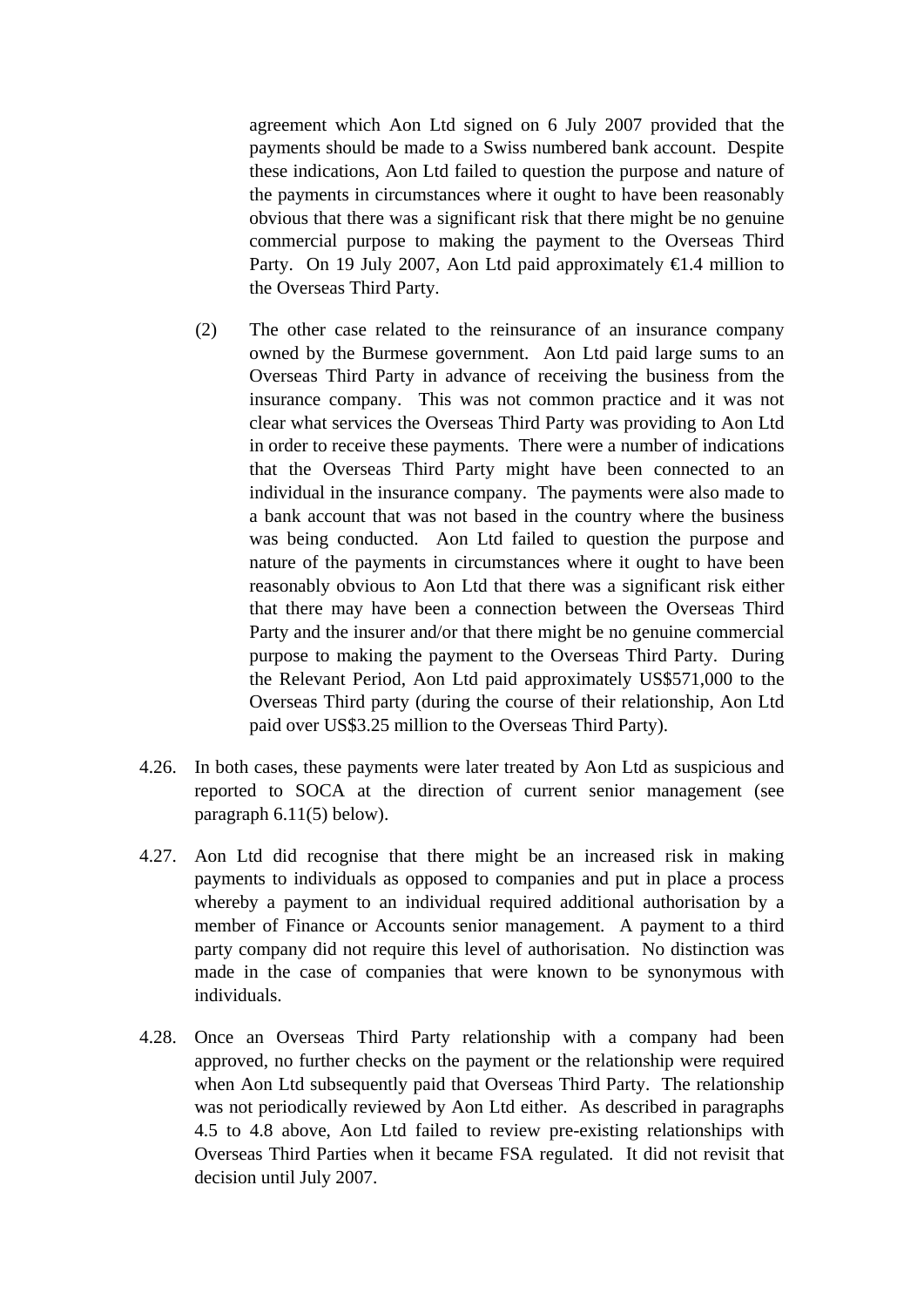4.29. All of Aon Ltd's company expenses, including for example entertainment and marketing expenses, were paid from the accounts payable system by way of invoices. It would be unusual for a payment in relation to an insurance transaction to come from accounts payable. There was however a risk that entertainment/marketing expense payments might be used to benefit third parties without requiring third party authorisation procedures to be followed. Aon Ltd relied on senior managers who approved invoices to exercise their own judgment and ascertain that the invoice was for legitimate business. A number of entertainment/marketing expense payments to Overseas Third Parties were identified by the PPR as potentially inappropriate.

## **Monitoring**

#### *Compliance monitoring*

- 4.30. Aon Ltd's compliance team (Compliance) paid insufficient attention to the risks associated with Overseas Third Parties during the Relevant Period.
- 4.31. Compliance played a role in the authorisation of Overseas Third Parties and would review the TPA form. However, Compliance was not required to assess the substance of the business relationship with the Overseas Third Party or question the extent to which due diligence had been carried out. Instead, Compliance was only expected to check that appropriate members of management had signed and authorised the relationship before signing the form itself.
- 4.32. By comparison, Compliance would carry out a more thorough review of the relationship and supporting documentation for third parties that conducted business in the UK. Once these checks had been completed the UK third party was placed on a Compliance approved third party list (Compliance List). The Compliance List acted as a control for the accounts department as no payments could be made to a UK third party during the Relevant Period, including a third party which had been set up on the system before the Relevant Period, unless it was on the Compliance List. No such list existed for Overseas Third Parties that had been authorised prior to the Relevant Period and therefore an Overseas Third Party already set-up on the system could be paid after 14 January 2005 with no further checks.
- 4.33. Further, Compliance was not required to monitor Aon Ltd's relationships with Overseas Third Parties as part of its ongoing monitoring programme. To the extent that Compliance monitoring did review Aon Ltd's third party relationships, it only assessed third parties that conducted business in the UK.

#### *Risk monitoring and management information*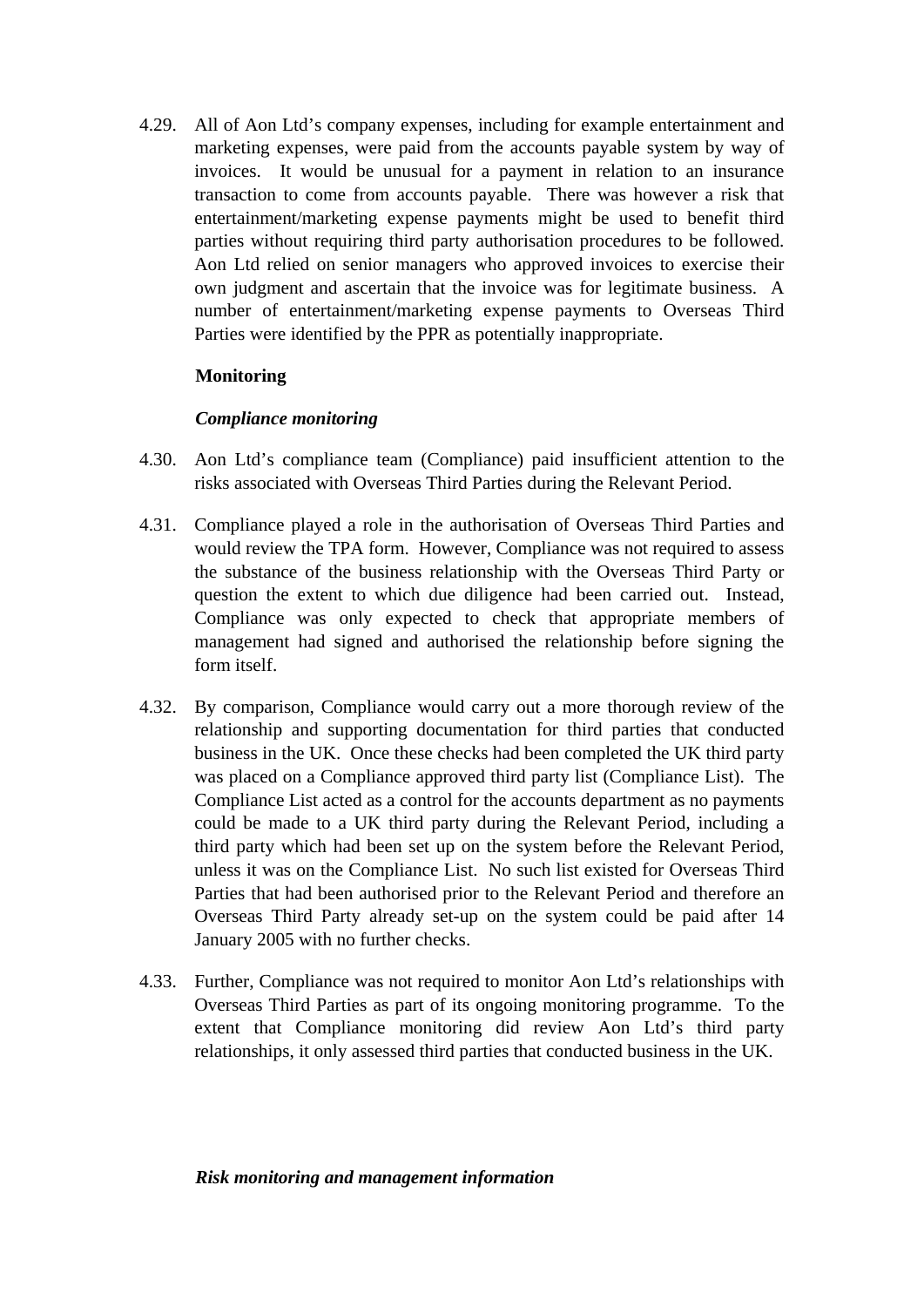- 4.34. Aon Ltd's Board, its Risk & Compliance Committee and its Finance Committee failed to provide sufficient oversight over specific bribery and corruption risks associated with Overseas Third Parties. These risks were not specifically considered at meetings of the Board or these committees from the time Aon Ltd began preparing for FSA regulation until the discovery of the events giving rise to this notice in July 2007. To the extent that quarterly management information provided to the Board and these committees by Aon Ltd's control functions covered third party related issues, it focused on third parties that conducted business in the UK and did not include information that would have enabled Aon Ltd to oversee the management of Overseas Third Party risks within its business (such as the number and amount of payments made and the countries in which the Overseas Third Parties operated).
- 4.35. Given the high risks presented by the Aviation and Energy divisions' dealings with Overseas Third Parties, Aon Ltd should have taken greater care to ensure that these risks were being managed effectively within the business.

#### *Internal audit*

4.36. Internal Audit conducted risk based reviews based on a six monthly plan. However, during the Relevant Period, Aon Ltd's relationships with Overseas Third Parties did not form part of Internal Audit's routine audits.

#### **Discovery of issues**

- 4.37. In June 2006, in connection with the departure of former brokers, Aon Ltd conducted an internal review of potentially inappropriate payments that had been made in relation to business conducted in Indonesia by Aon Ltd's Energy division. The review indicated that, whilst the payments had been made in compliance with Aon Ltd's authorisation procedure, it was hard to tell if any irregularity occurred given the information available.
- 4.38. Following a more detailed investigation, the same payments were later identified by Aon Ltd in July 2007 as suspicious and reported to SOCA at the direction of current senior management (see paragraph 4.42 below).
- 4.39. The fact that potentially inappropriate payments had been made notwithstanding the controls Aon Ltd had in place should have raised concerns and, on that basis, the matter should have been escalated to Aon Ltd's Risk & Compliance and Finance Committees and (if appropriate) the Aon Ltd Board.
- 4.40. The review should have caused Aon Ltd to call into question the adequacy of its third party payment controls with respect to Overseas Third Parties and Aon Ltd should have taken further action. The decision to close the matter in July 2006 without appropriate escalation contributed to Aon Ltd's failure to address the weaknesses in its control environment around Overseas Third Parties for another year.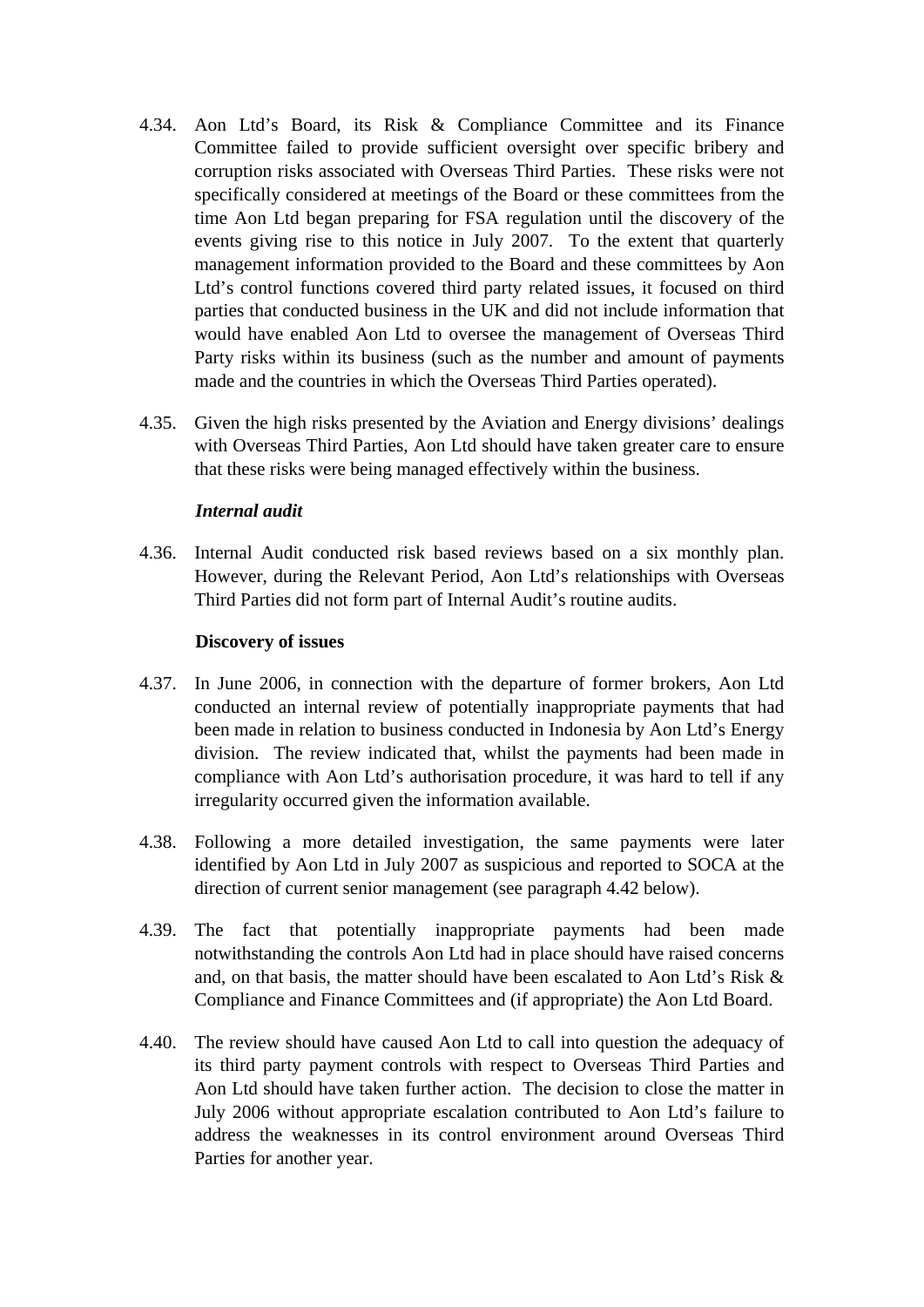- 4.41. Neither the deficiencies in Aon Ltd's procedures nor the payments that Aon Ltd subsequently treated as suspicious were identified by the controls that Aon Ltd had in place at the time in July 2006. The matter was initially brought to light following an enquiry of Aon Ltd by an overseas law enforcement agency in April 2007 relating to the Indonesian group of transactions. The review of a separate group of transactions, also prompted by overseas enforcement agencies, then led Aon Ltd in May 2007 to review certain business conducted in Bahrain.
- 4.42. Following those enquiries, and at the instigation of senior management at Aon Ltd and Aon Corp, Aon Ltd carried out internal investigations into those two groups of transactions. It notified the FSA in July 2007 that it had identified two suspicious groups of transactions that appeared to involve potentially inappropriate third party payments in overseas jurisdictions. Aon Ltd also notified SOCA of its suspicions as regards the Indonesia and Bahrain matters.
- 4.43. When it notified the FSA, Aon Ltd advised the FSA that new systems and controls had been put in place to prevent such potentially inappropriate payments being made in the future. This strengthening of controls consisted of stopping payments to Overseas Third Parties until existing relationships with them had been put through the TPA Form set-up process. It became a requirement for all third parties to be included on the Compliance List after being reviewed and no payments could be made to them until this process was complete. New training was subsequently introduced but a full review of Aon Ltd's procedures in relation to Overseas Third Parties was not conducted at this time.
- 4.44. In September 2007, just two months after this new process was put in place, a third case arose in which the new controls had been circumvented. In this case a further suspicious payment was made without adequate due diligence having been conducted. This was, at least in part, because the intended recipient of the funds had not been correctly categorised as a third party. As such, the wrong payment authorisation and compliance procedures were followed. The possibility of a third party being wrongly classified and as a result circumventing the procedures in place for third parties was not addressed when Aon Ltd's controls were strengthened in June and July 2007. Aon Ltd notified the FSA and SOCA of this payment in October 2007.

## **5. PRINCIPLE BREACHES**

- 5.1. By reason of the facts and matters set out above, Aon Ltd breached Principle 3 by failing to take reasonable care to organise and control its affairs responsibly and effectively, with adequate risk management systems. In particular:
	- (1) Aon Ltd's procedures did not require adequate levels of due diligence to be carried out either before relationships with Overseas Third Parties were entered into or before payments were made.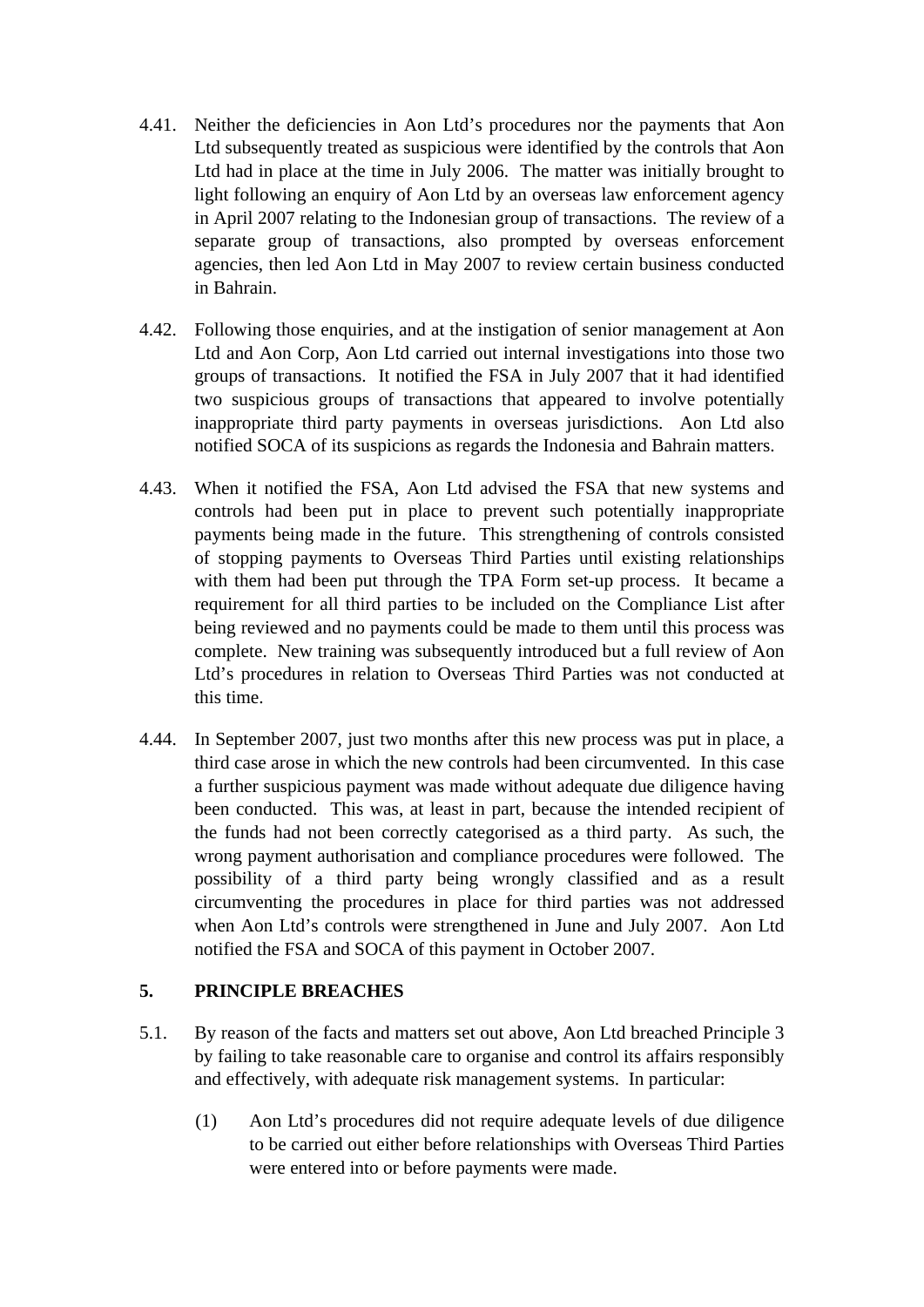- (2) Aon Ltd failed to monitor its relationships with Overseas Third Parties in respect of specific bribery risks.
- (3) Aon Ltd did not provide its staff in business divisions which dealt with Overseas Third Parties with sufficient guidance or training on the bribery and corruption risks involved in such dealings.
- (4) Aon Ltd failed to ensure that the committees it appointed to oversee these risks received relevant management information and/or otherwise routinely assessed whether bribery and corruption risks were being managed effectively.

## **6. FACTORS RELEVANT TO DETERMINING THE ACTION**

#### **Relevant guidance on sanction**

- 6.1. The FSA has considered the disciplinary and other options available to it and has concluded that a financial penalty is the appropriate sanction in the circumstances of this particular case. The principal purpose of a financial penalty is to promote high standards of regulatory conduct. It seeks to do this by deterring firms who have breached regulatory requirements from committing further contraventions, helping to deter other firms from committing contraventions and demonstrating generally to firms the benefit of compliant behaviour.
- 6.2. In determining the financial penalty proposed, the FSA has had regard to guidance contained in the Decisions Procedure and Penalties manual (DEPP) which came into force as part of the FSA's Handbook of Rules and Guidance (the FSA Handbook) on 28 August 2007. The FSA has also had regard to guidance contained in the Enforcement Manual (ENF) which formed part of the FSA Handbook during the Relevant Period.
- 6.3. DEPP 6.5 sets out some of the factors that may be of particular relevance in determining the appropriate level of a financial penalty. Chapter 13 of ENF contains the equivalent guidance that was in effect during the Relevant Period. DEPP 6.5.1 G and ENF 13.3.4 G both state that the criteria listed in DEPP 6.5 and ENF 13.3 respectively are not exhaustive and all relevant circumstances of the case will be taken into consideration. In determining whether a financial penalty is appropriate and the amount, the FSA is required therefore to consider all the relevant circumstances of the case.

#### **Deterrence**

6.4. The involvement of UK financial institutions in corrupt or potentially corrupt practices overseas undermines the integrity of the UK financial services sector. Unless they have in place robust systems and controls which govern the circumstances in which payments may be made to third parties, UK financial services firms that conduct business internationally risk contravening UK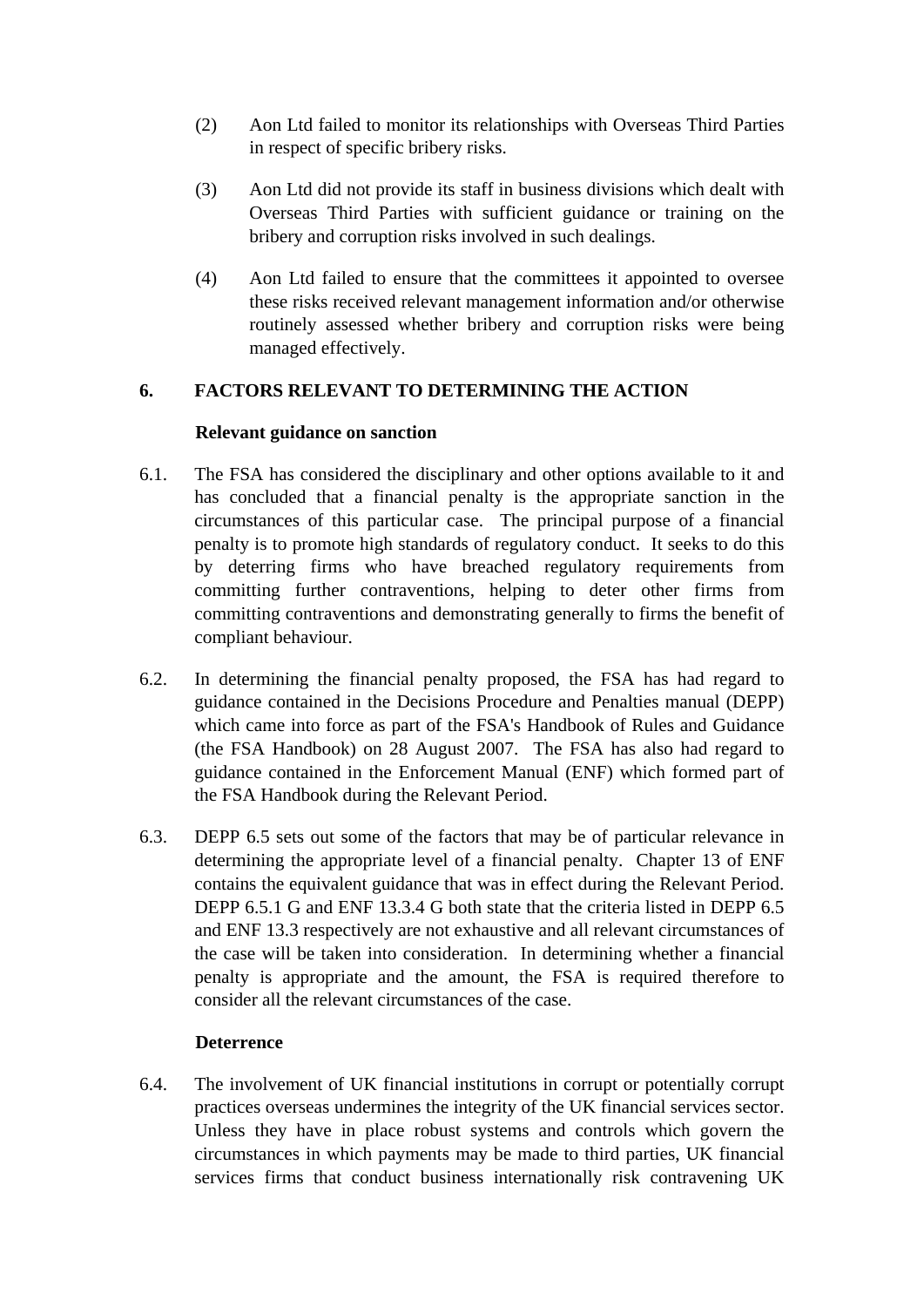and/or overseas anti-bribery laws. The FSA's financial crime and market confidence statutory objectives are both endangered by UK firms' failures in this regard.

6.5. The FSA considers that the financial penalty imposed will promote high standards of regulatory conduct within Aon Ltd and deter it from committing further breaches. The FSA also considers that the financial penalty will help deter other firms from committing similar breaches as well as demonstrating generally the benefits of a compliant business.

#### **The nature, seriousness and impact of the breach in question**

- 6.6. The FSA has had regard to the seriousness of the breaches, including the nature of the requirements breached, the number and duration of the breaches and whether the breaches revealed serious or systemic weakness of the management systems or internal controls. The FSA considers that Aon Ltd's breaches are of a particularly serious nature (see paragraph 2.4 above). The systems and controls failings existed in a number of Aon Ltd's major business units and for a period of nearly three years. In particular, the failure to monitor payments to Overseas Third Parties allowed various payments to continue to be made during the Relevant Period which, after further investigation, were later identified by Aon Ltd as suspicious and reported to SOCA.
- 6.7. The FSA has also had regard to the value of the suspicious payments made to Overseas Third Parties which have been identified by Aon Ltd. Over the course of the Relevant Period, 66 suspicious payments amounting to approximately US\$2.5 million and  $\epsilon$ 3.4 million were paid to nine Overseas Third Parties. In addition, a number of other suspicious payments were made to those Overseas Third Parties prior to the Relevant Period (before Aon Ltd became regulated by the FSA).

#### **The extent to which the breach was deliberate or reckless**

6.8. The FSA does not consider that the misconduct on the part of Aon Ltd was deliberate or reckless. However, the FSA considers it particularly serious that, throughout the Relevant Period, Aon Ltd was, or should have been, aware of the risks associated with making payments to Overseas Third Parties to obtain or retain business including the risk of contravening applicable anti-bribery laws and/or financial crime related regulatory requirements. Its Aviation and Energy divisions (particularly in connection with reinsurance business carried out by those divisions in overseas jurisdictions) routinely dealt with clients with state or government connections in countries where corruption may be perceived to be common place. The firm had also been subject to disciplinary action by Lloyd's of London in relation to these matters, as a result of the conduct of two of its predecessor companies.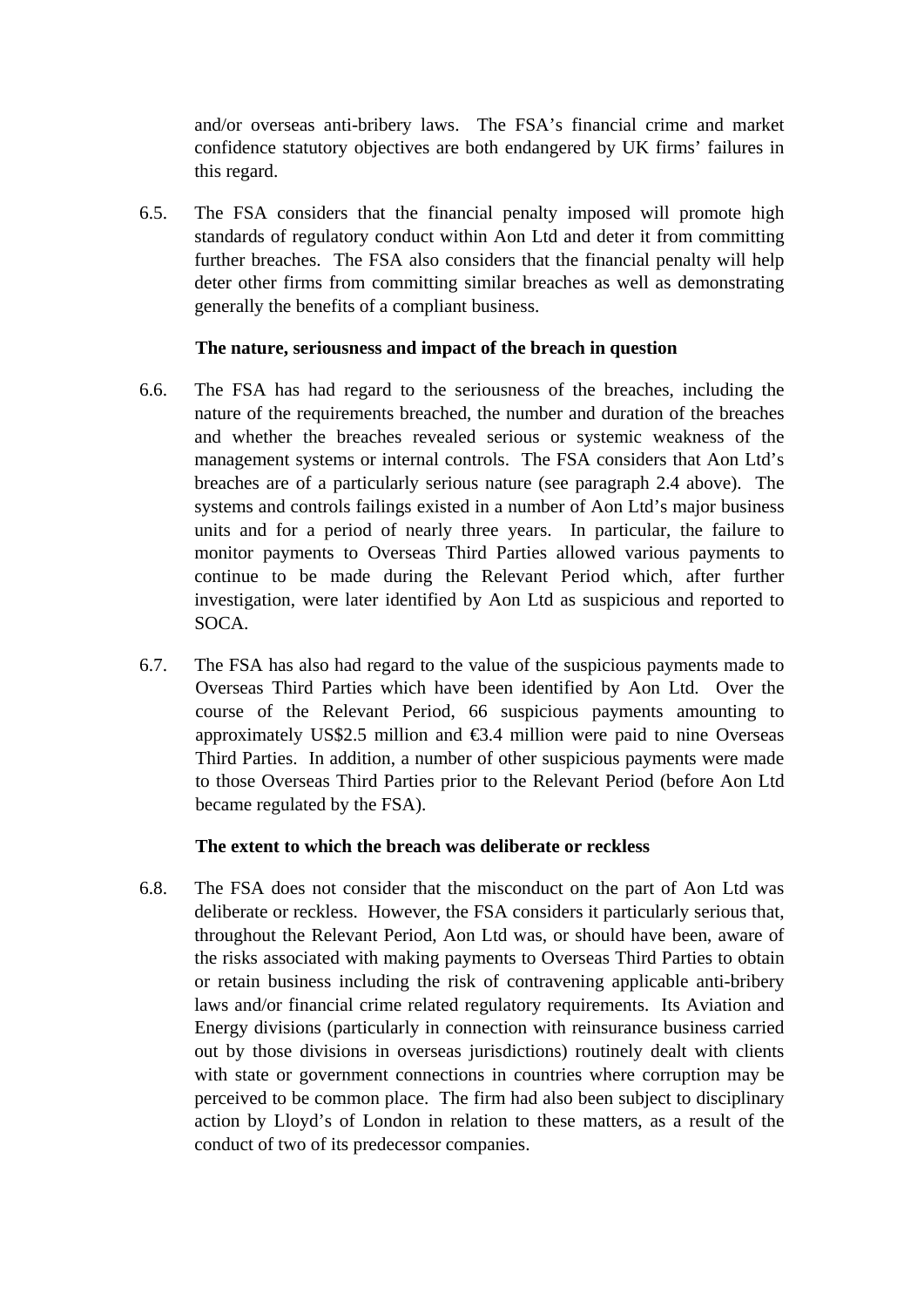#### **The size, financial resources and other circumstances of the firm**

6.9. The FSA has taken into account Aon Ltd's size and financial resources. Aon Ltd is one of the leading insurance and reinsurance brokers in the London Market. In the year ending 31 December 2007, its income from regulated activity was £595 million.

#### **The amount of benefit gained or loss avoided**

6.10. In failing to have properly assessed the risks involved in its dealings with Overseas Third Parties and to implement effective controls to mitigate the risks of making suspicious payments to Overseas Third Parties, Aon Ltd may have profited from its breach. The FSA has taken into account the commission or brokerage earned by Aon Ltd over the course of the Relevant Period from business that was secured or retained as a result of suspicious payments (approximately US\$7.2 million and  $\in$  million).

## **Conduct following the breach**

- 6.11. The FSA recognises that the following steps carried out by the current senior management of Aon Ltd serve to mitigate the seriousness of the firm's failings:
	- (1) Once the initial two groups of payments relating to Bahrain and Indonesia came to the attention of Aon Ltd's current management and Board, they promptly reported them to SOCA and to the FSA.
	- (2) After the third case had been identified, which was also the subject of a report to SOCA, Aon Ltd established a dedicated steering committee which reported directly to its Board with overall responsibility for reviewing both past payments and the systems and controls relating to third party payments.
	- (3) In November 2007, Aon Ltd instructed a leading firm of accountants, including a team under the supervision of its Global Head of Investigations, to review the systems and controls that it had in place for the approval and payment of Overseas Third Parties and to make appropriate recommendations for their improvement. This review was completed in December 2007 and made short, medium and long term recommendations all of which Aon Ltd has implemented, or is near to implementing. In some cases, Aon Ltd's enhanced controls exceed those recommendations made by the forensic accountants.
	- (4) In January 2008, Aon Ltd instructed the same firm of accountants to conduct an extensive PPR in order to enable it to satisfy itself and demonstrate to the FSA that it could identify such potentially inappropriate payments as may have been made by Aon Ltd to third parties within the Relevant Period and to respond appropriately to such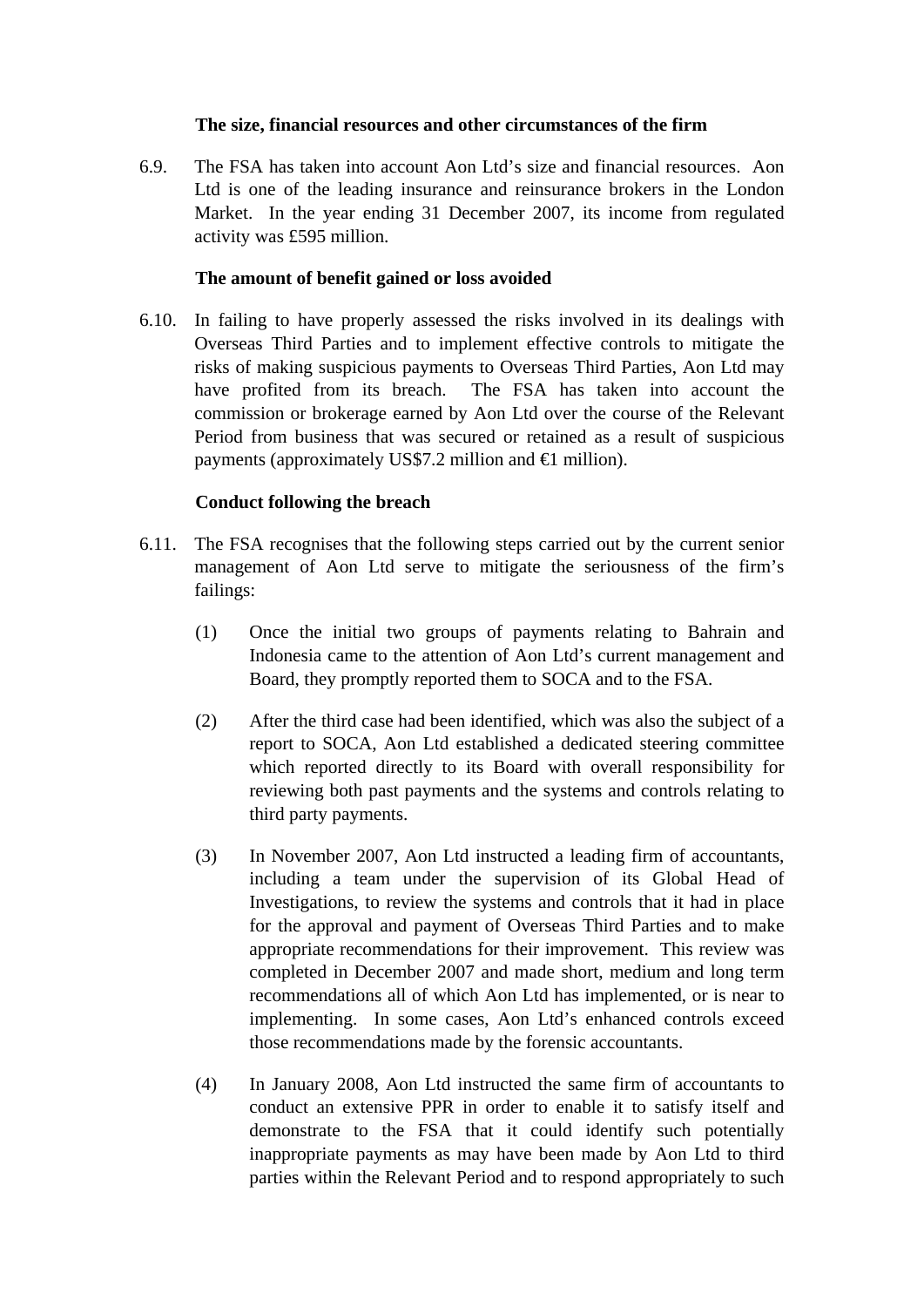payments as were identified. The review covered, in accordance with a robust risk based methodology, all payments made by Aon Ltd to Overseas Third Parties between 1 January 2002 and 31 December 2007. The PPR identified a further 40 payments made by Aon Ltd to Overseas Third Parties during this period which were potentially inappropriate: 16 payments from Aon Ltd's insurance technical ledger and 24 payments from the accounts payable system.

- (5) Following the conclusion of the PPR, Aon Ltd instructed its retained law firms to carry out detailed investigations into the potentially inappropriate payments identified by the PPR. Three groups of suspicious payments were identified and were promptly notified to SOCA and the FSA.
- (6) Where appropriate, Aon Ltd has taken and is taking responsive action, including termination and other disciplinary action in relation to staff that are alleged to have been involved in the making of potentially inappropriate payments.
- 6.12. The new and enhanced systems and controls in relation to anti-bribery and corruption include the following:

#### *Global Anti-Corruption Policy and Associated Documentation*

(1) Aon Ltd and Aon Corporation have designed and implemented a global anti-corruption policy, including introducing specific content into the Code of Business Conduct dealing with anti-corruption and financial crime, a policy on limiting the use of third parties and specific third party anti-corruption policies and protocols. In particular Aon Corporation's new policy limiting the use of third parties (which has been fully implemented by Aon Ltd) generally prohibits the use of third parties whose only service to Aon is assisting it in the obtaining and retaining of business solely through client introductions in countries where the risk of corrupt practices is anything other than low. These jurisdictions are defined by reference to an internationally accepted corruption perceptions index. Any use of third parties not prohibited by the policy must be reviewed and approved in accordance with global anti-corruption protocols.

#### *Third Party Processes and Payment Controls*

(2) Aon Ltd and Aon Corporation have implemented robust risk-based procedures to review all existing and proposed third party relationships. To implement these procedures, Aon Corporation has established regional working groups globally. At Aon Ltd, the working group, which reviews all existing and proposed third party relationships, is currently chaired by the CFO and is comprised of senior management,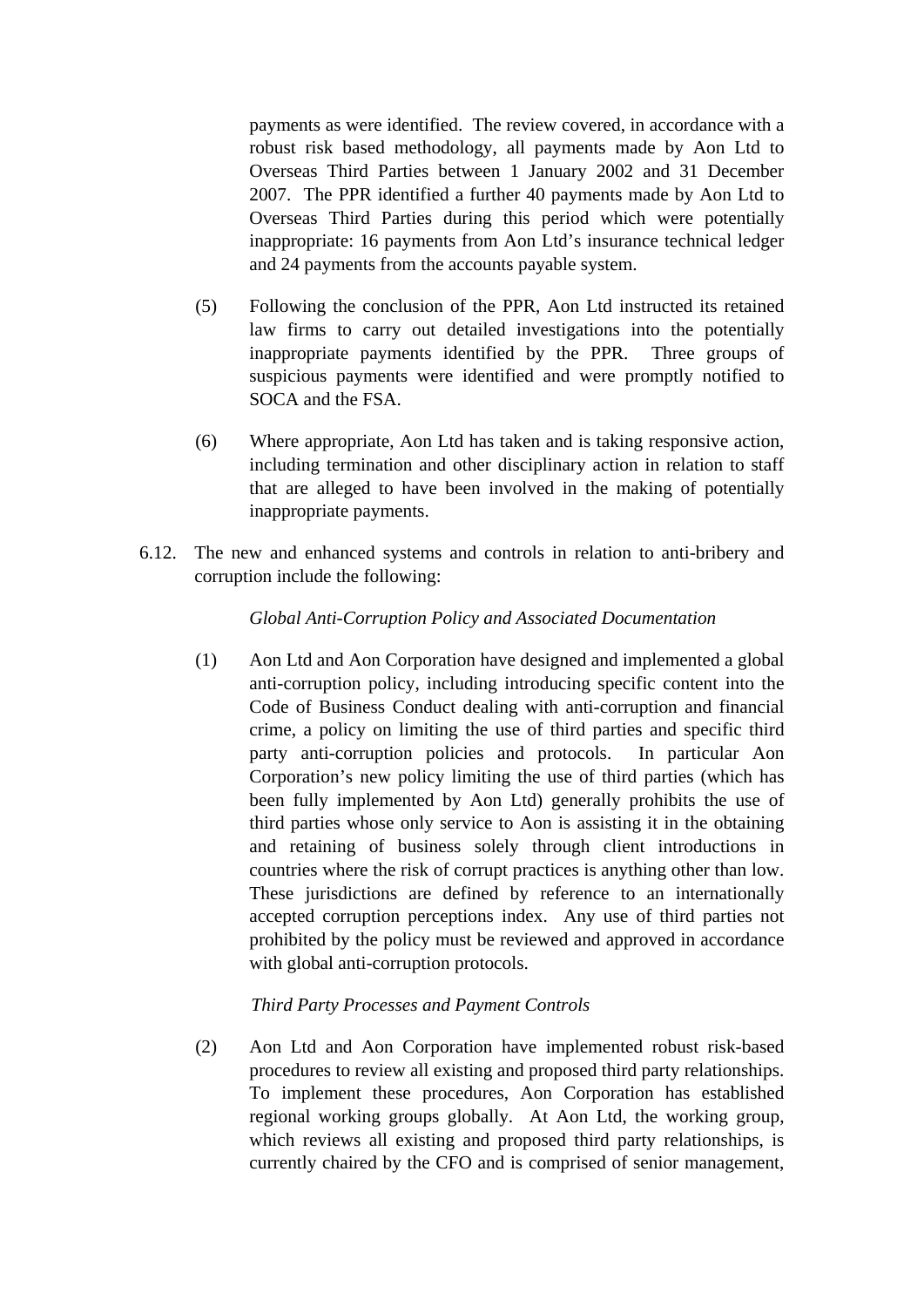business, finance, legal and compliance executives and external advisors. In addition, Aon Ltd has implemented robust risk-based procedures which control and restrict the circumstances in which staff may make payments to Overseas Third Parties, particularly in high risk jurisdictions.

### *Accountability*

(3) In establishing the new processes and controls around the establishment of a new third party relationship and the making of payments to third parties, Aon Ltd and Aon Corporation have sought to ensure that there is clear personal accountability and responsibility.

#### *Enhanced Training*

(4) Aon Ltd has implemented an enhanced, risk-based training regime for its staff. These enhancements include instructing an external law firm to provide in-depth, in-person training to Aon Ltd employees who may regularly deal with third parties. Aon Ltd and Aon Corporation are also developing customised, on-line training for all staff, including 'examples based' scenarios that reflect issues identified as a result of its investigative efforts.

## *Behavioural Changes*

- (5) In order to ensure that the significant changes that are being introduced are embedded within the culture of the organisation both within the UK and globally, Aon Ltd and Aon Corporation have made it clear internally that anti-corruption compliance is a top-down managementled initiative. Leadership at Aon Ltd has ensured that the adoption of the values set out in the Code of Business Conduct and other policies will be subject to regular evaluation through the performance management system. In addition, variable compensation will be driven by a mixture of financial and non-financial metrics and disciplinary action will be taken for compliance breaches.
- 6.13. In carrying out these steps, Aon Ltd has to date incurred significant costs, both in financial terms (including actual expenditure and opportunity cost) and in management time expended. These improvements in Aon Ltd's systems and controls have had, and will continue to have, a significant impact on the way in which Aon Ltd conducts its business overseas.
- 6.14. Since the discovery of its failings in 2007, Aon Ltd and its current senior management have fully cooperated with the FSA's investigations and have demonstrated to the FSA that they treat this matter with the utmost seriousness. The FSA considers that the pro-active determination of Aon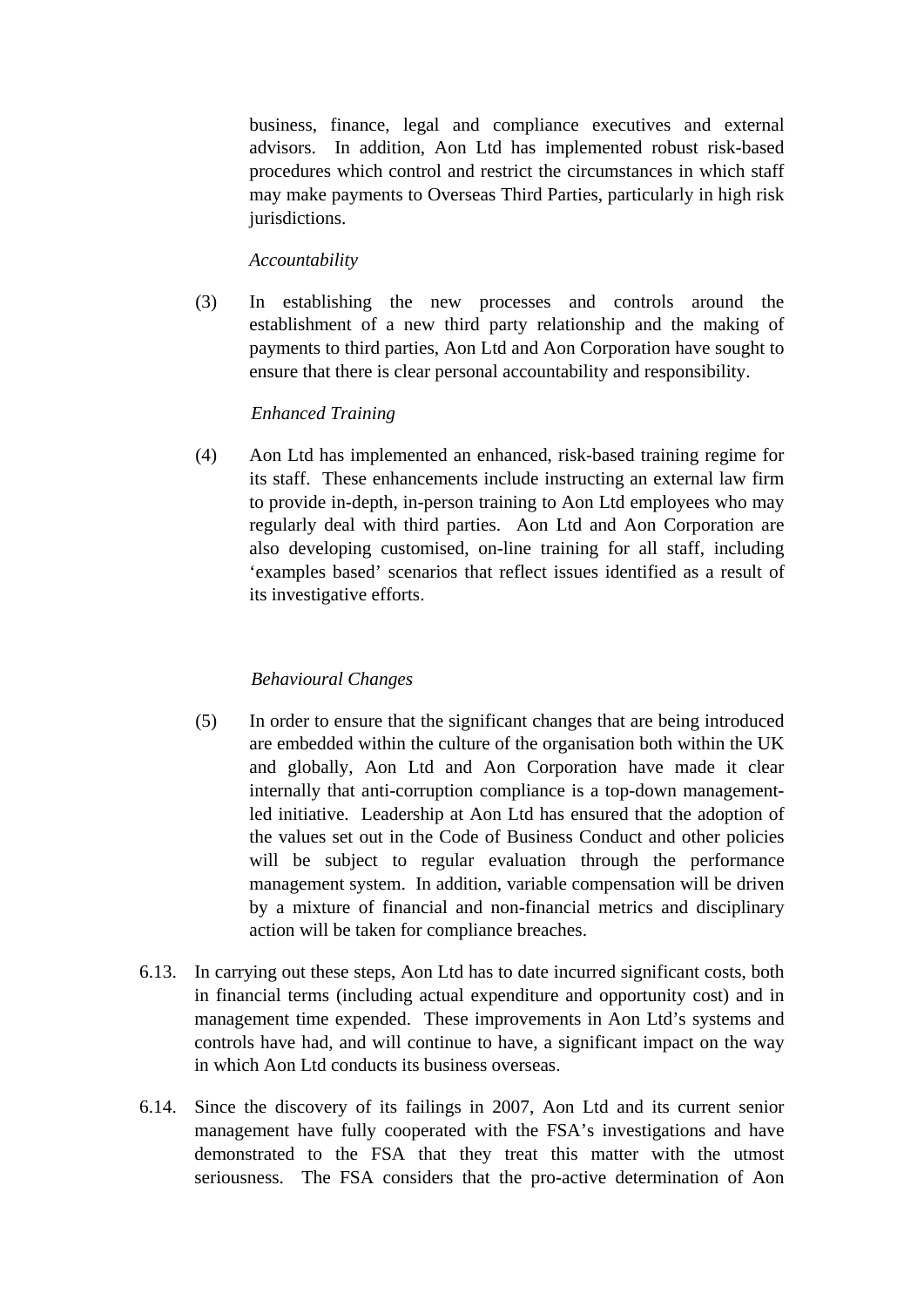Ltd's current senior management to identify past issues and improve Aon Ltd's systems and controls in this area is a model of best practice for other firms to adopt.

### **Other action taken by the FSA (or a previous regulator)**

6.15. Aon Ltd was censured and fined a total of £300,000 by the Lloyd's Disciplinary Board in December 2000 in relation to payments that two of its predecessor firms had made in suspicious circumstances to Overseas Third Parties (see paragraph 4.4 above).

# **7. DECISION MAKER**

7.1. The decision which gave rise to the obligation to give this Final Notice was made by the Settlement Decision Makers on behalf of the FSA.

## **8. IMPORTANT**

8.1. This Final Notice is given to Aon Ltd in accordance with section 390 of the Act.

## **Manner of and time for payment**

8.2. The financial penalty must be paid in full by Aon Ltd to the FSA by no later than 20 January 2009, 14 days from the date of the Final Notice.

## **If the financial penalty is not paid**

8.3. If all or any of the financial penalty is outstanding on 21 January 2009, the FSA may recover the outstanding amount as a debt owed by Aon Ltd and due to the FSA.

## **Publicity**

- 8.4. Sections  $391(4)$ ,  $391(6)$  and  $391(7)$  of the Act apply to the publication of information about the matter to which this notice relates. Under those provisions, the FSA must publish such information about the matter to which this notice relates as the FSA considers appropriate. The information may be published in such manner as the FSA considers appropriate. However, the FSA may not publish information if such publication would, in the opinion of the FSA, be unfair to Aon Ltd or prejudicial to the interests of consumers.
- 8.5. The FSA intends to publish such information about the matter to which this Final Notice relates as it considers appropriate.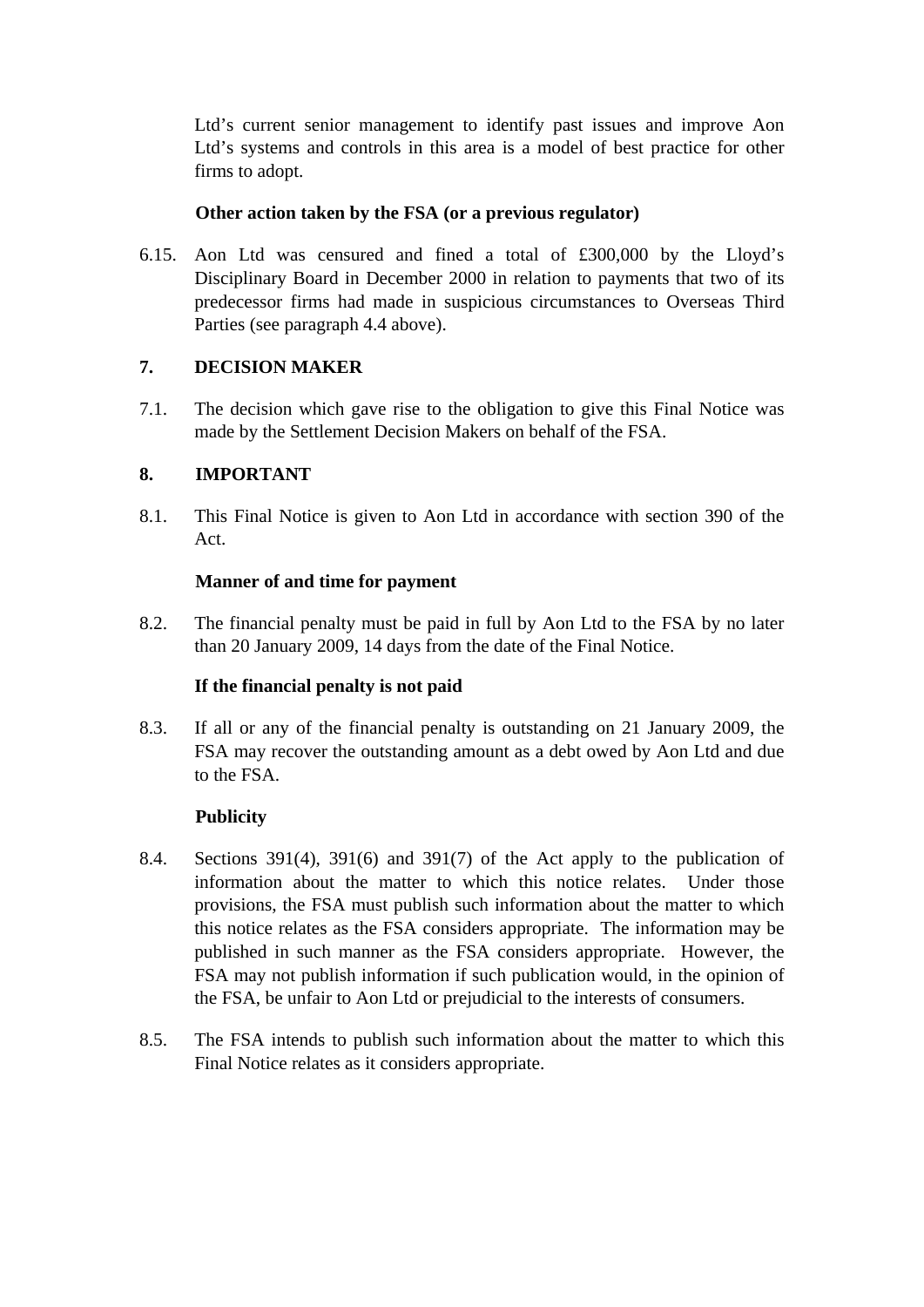#### **FSA contacts**

8.6. For more information concerning this matter generally, Aon Ltd should contact Mark Lewis at the FSA (direct line: 020 7066 4244 / fax: 020 7066 4245) of the Enforcement Division of the FSA.

…………………………………………….

**William Amos Head of Department FSA Enforcement Division**